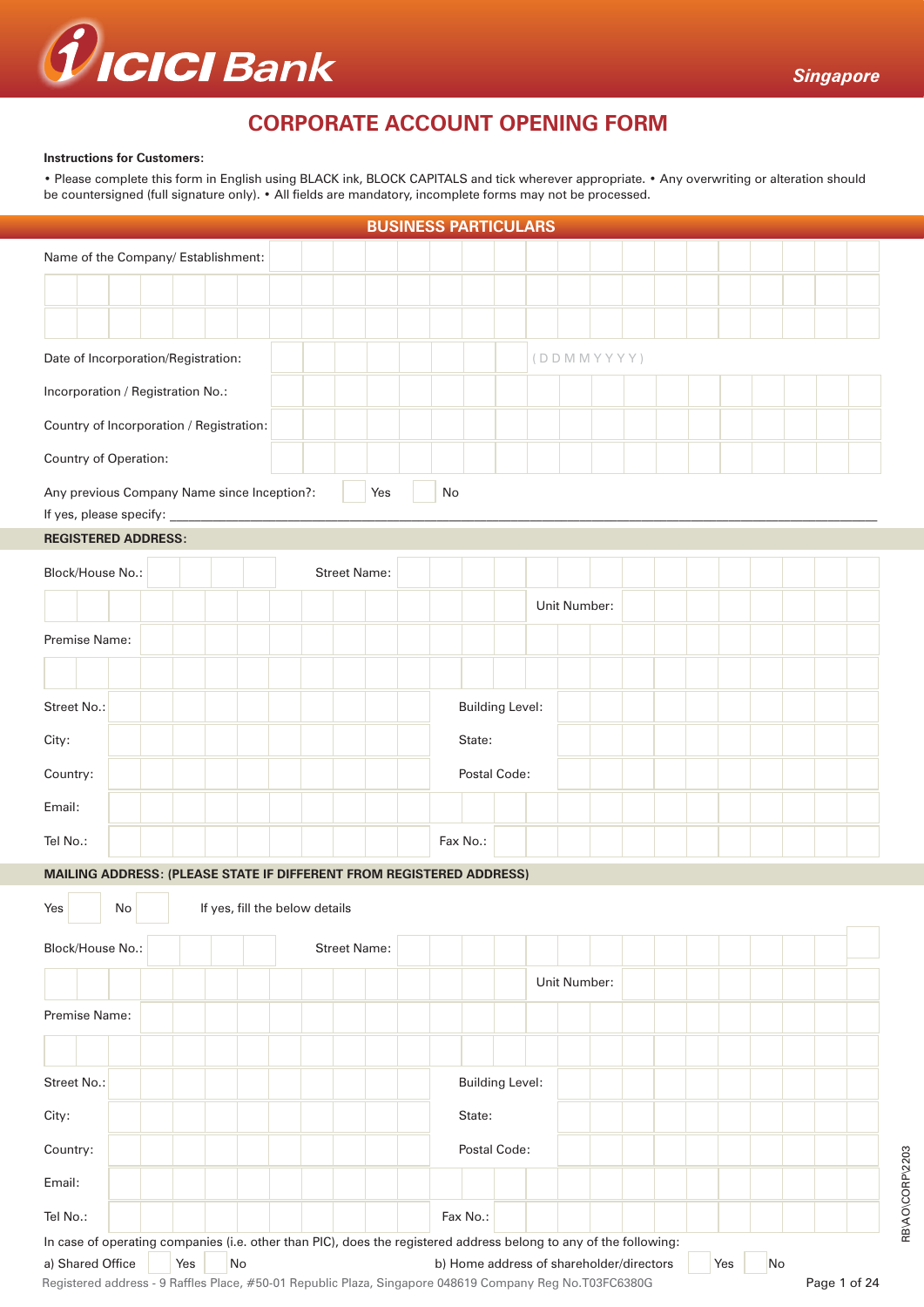

# **BUSINESS PROFILE**

|    | <b>Business Entity Type</b>                                                                                                                                                                                                   |                              |                                    |                                                      |  |  |  |
|----|-------------------------------------------------------------------------------------------------------------------------------------------------------------------------------------------------------------------------------|------------------------------|------------------------------------|------------------------------------------------------|--|--|--|
|    | <b>Public Listed Company</b>                                                                                                                                                                                                  | Partnership                  | Trust                              | Non - Government Organization                        |  |  |  |
|    | <b>Private Limited Company</b>                                                                                                                                                                                                | Club / Society / Association | Others (Please specify):           | <u> 1980 - Jan Barnett, fransk politik (d. 1980)</u> |  |  |  |
|    | <b>Nature of Business</b>                                                                                                                                                                                                     |                              |                                    |                                                      |  |  |  |
|    | Agriculture / Fishing / Mining                                                                                                                                                                                                | Manufacturing                | <b>Building &amp; Construction</b> | Transportation & Communication                       |  |  |  |
|    | General Commerce (Export / Import / Trading)                                                                                                                                                                                  |                              | <b>Financial Institutions</b>      | <b>Professional Services</b>                         |  |  |  |
|    | Trust / Nominee / Fiduciary Service                                                                                                                                                                                           | Charity                      | Casino & Gaming                    | Jewellery Dealer                                     |  |  |  |
|    | Money Changer / Remitter                                                                                                                                                                                                      | Real Estate Agent / Broker   |                                    |                                                      |  |  |  |
|    | Cash Intensive Business (Restaurant / Convenience Stores)                                                                                                                                                                     |                              |                                    | Others (Please specify-refer Appendix A):            |  |  |  |
|    | Association the entity may have with other countries / jurisdictions:                                                                                                                                                         |                              |                                    |                                                      |  |  |  |
|    | <b>Source of Wealth</b>                                                                                                                                                                                                       |                              |                                    |                                                      |  |  |  |
|    | <b>Business Operations</b>                                                                                                                                                                                                    | <b>Funds from Owners</b>     | <b>Investment Proceeds</b>         |                                                      |  |  |  |
|    | Others (Please specify): example and a set of the set of the set of the set of the set of the set of the set of the set of the set of the set of the set of the set of the set of the set of the set of the set of the set of |                              |                                    |                                                      |  |  |  |
|    | <b>Source of Fund</b>                                                                                                                                                                                                         |                              |                                    |                                                      |  |  |  |
|    | <b>Business Operations</b>                                                                                                                                                                                                    | Funds from Owners            | <b>Investment Proceeds</b>         |                                                      |  |  |  |
|    |                                                                                                                                                                                                                               |                              |                                    |                                                      |  |  |  |
|    | From which Bank and country the funds are expected to be brought in, kindly mention                                                                                                                                           |                              |                                    |                                                      |  |  |  |
| 1) |                                                                                                                                                                                                                               |                              |                                    |                                                      |  |  |  |
| 3) |                                                                                                                                                                                                                               |                              |                                    |                                                      |  |  |  |
| 1) |                                                                                                                                                                                                                               |                              |                                    |                                                      |  |  |  |
| 3) |                                                                                                                                                                                                                               |                              |                                    |                                                      |  |  |  |
| 1) |                                                                                                                                                                                                                               |                              |                                    |                                                      |  |  |  |
| 3) |                                                                                                                                                                                                                               |                              |                                    |                                                      |  |  |  |
| 1) |                                                                                                                                                                                                                               |                              |                                    |                                                      |  |  |  |
| 3) |                                                                                                                                                                                                                               |                              |                                    |                                                      |  |  |  |
| 1) |                                                                                                                                                                                                                               |                              |                                    |                                                      |  |  |  |
|    | 3) Source/originator*                                                                                                                                                                                                         |                              |                                    |                                                      |  |  |  |
|    |                                                                                                                                                                                                                               |                              |                                    |                                                      |  |  |  |
|    |                                                                                                                                                                                                                               |                              |                                    |                                                      |  |  |  |
|    |                                                                                                                                                                                                                               |                              |                                    |                                                      |  |  |  |
|    |                                                                                                                                                                                                                               |                              |                                    |                                                      |  |  |  |
|    | <b>Estimated Annual Revenue</b>                                                                                                                                                                                               |                              |                                    |                                                      |  |  |  |

USD5,000,001 – USD 25 million  $\vert$  >USD25.0 million (Please specify):

<USD250,000 USD250,001 – USD1,000,000 USD1,000,001 – USD5,000,000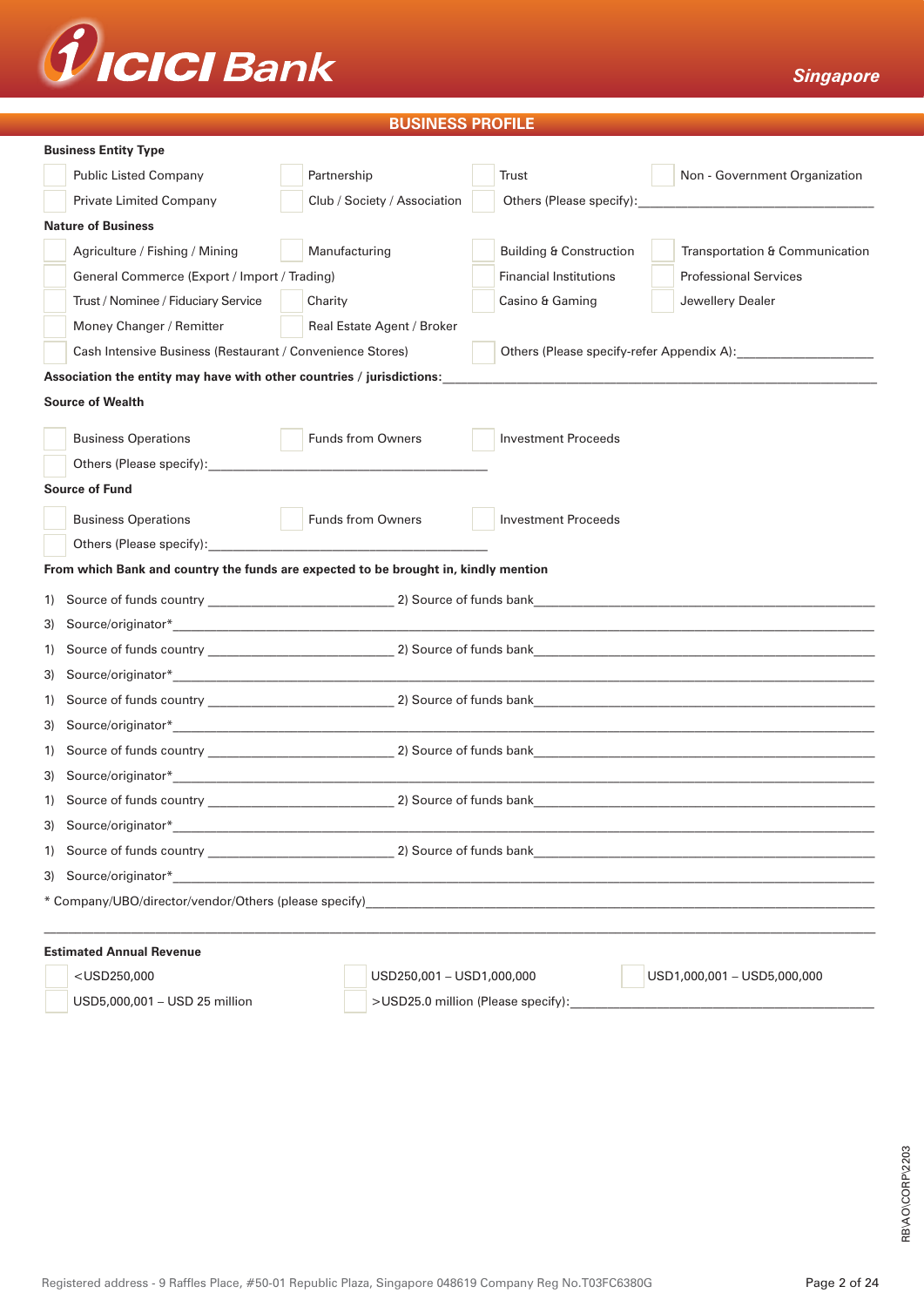

### **TRANSACTION PROFILE**

| <b>Purpose of Account opening</b>                                                                                                             |                                                  |  |  |  |  |  |  |  |
|-----------------------------------------------------------------------------------------------------------------------------------------------|--------------------------------------------------|--|--|--|--|--|--|--|
| Deposits                                                                                                                                      | Investments in bonds / structured products / CIS |  |  |  |  |  |  |  |
| Leveraged investments/Secured Loans / Credit facilities                                                                                       | Third party remittances                          |  |  |  |  |  |  |  |
|                                                                                                                                               |                                                  |  |  |  |  |  |  |  |
| <b>Anticipated Annual Banking Relationship size</b>                                                                                           |                                                  |  |  |  |  |  |  |  |
| <usd75000<br>USD75,001-USD200,000</usd75000<br>                                                                                               | USD250,001-USD500,000<br>USD500,001-USD1,000,000 |  |  |  |  |  |  |  |
| USD5,000,001- USD10,000,000<br>USD1,000,001- USD5,000,000                                                                                     | > USD10,000,000 (Please specify):                |  |  |  |  |  |  |  |
| Anticipated no of investment/banking transactions per annum                                                                                   |                                                  |  |  |  |  |  |  |  |
| < 5<br>$5 - 10$                                                                                                                               | $10 - 20$<br>20-50                               |  |  |  |  |  |  |  |
|                                                                                                                                               |                                                  |  |  |  |  |  |  |  |
| <b>ADDITIONAL INFORMATION</b>                                                                                                                 |                                                  |  |  |  |  |  |  |  |
| Do any of your director/s work for a Corporate Service Provider (CSP)?                                                                        |                                                  |  |  |  |  |  |  |  |
| Yes (If yes, please state the reason and provide the name and its unique id details and location ________________                             | No                                               |  |  |  |  |  |  |  |
| Does the company's registered address belong to a CSP?                                                                                        |                                                  |  |  |  |  |  |  |  |
| Yes (If yes, please state the reason and provide the name and its unique id details and location                                              | No                                               |  |  |  |  |  |  |  |
| Does the customer have any other relationships of related parties (related parties may be individuals or coporate) with the Singapore branch? |                                                  |  |  |  |  |  |  |  |
|                                                                                                                                               | No                                               |  |  |  |  |  |  |  |
| Does the customer have any existing relationship with ICICI Bank or its branches?                                                             |                                                  |  |  |  |  |  |  |  |
| Yes (Please specify Customer ID: ___________                                                                                                  | No                                               |  |  |  |  |  |  |  |
| Does the company issue bearer shares?<br>Yes<br>No                                                                                            |                                                  |  |  |  |  |  |  |  |
| Are there nominee shareholders in the company?<br>Yes<br>No.                                                                                  |                                                  |  |  |  |  |  |  |  |
| Are there nominee director in the company?<br>Yes<br>No                                                                                       |                                                  |  |  |  |  |  |  |  |
| Senior Public Figure Declaration [Politically Exposed Persons (PEP)/International Organizational PEP Declaration]*                            |                                                  |  |  |  |  |  |  |  |
| I/We hereby declare that:                                                                                                                     |                                                  |  |  |  |  |  |  |  |
| I/ We nor any of my/ our shareholder(s) and/ or beneficial owner(s) hold, have ever held and are not actively seeking to hold or being        |                                                  |  |  |  |  |  |  |  |
| considered for the position of a senior public figure.                                                                                        |                                                  |  |  |  |  |  |  |  |
| currently hold<br>I/We any of my/ our shareholder(s) and/ or beneficial owner(s)                                                              | have held, the position of senior public figure. |  |  |  |  |  |  |  |
| <b>Residential Status</b>                                                                                                                     |                                                  |  |  |  |  |  |  |  |
| Singapore Resident<br>Singapore Non-Resident                                                                                                  |                                                  |  |  |  |  |  |  |  |
| GST Number (For Resident Only and if applicable)                                                                                              |                                                  |  |  |  |  |  |  |  |
| <b>Entity PAN Number declaration</b>                                                                                                          |                                                  |  |  |  |  |  |  |  |
| do not hold a Permanent Account Number (PAN)<br>I/We confirm that the entity mentioned under the business particulars section<br>hold         |                                                  |  |  |  |  |  |  |  |
| issued by Indian taxation authorities in the name of the entity or in the name of any branch or any other office located in India.            |                                                  |  |  |  |  |  |  |  |
| PAN:                                                                                                                                          |                                                  |  |  |  |  |  |  |  |
|                                                                                                                                               |                                                  |  |  |  |  |  |  |  |

\* "PEP" means a close associate, domestic PEP, family member, foreign PEP or international organization PEP; "Close associate" means a natural person who is closely connected to a PEP, either socially or professionally; "Domestic PEP" means a natural person who is or has been entrusted domestically with prominent public functions; "Family member" means a parent, step-parent, child,<br>step-child, adopted child, sp country; "International organization" means an entity established by formal political agreements between member countries that have the status of international treaties, whose existence is<br>recognized by law in member count or has been entrusted with prominent public functions in an international organization; "Prominent public functions" includes the roles held by a head of state, a head of government, government ministers, senior civil or public servants, senior judicial or military officials, senior executives of state owned corporations, senior political party officials, members of the legislature and senior<br>management of intern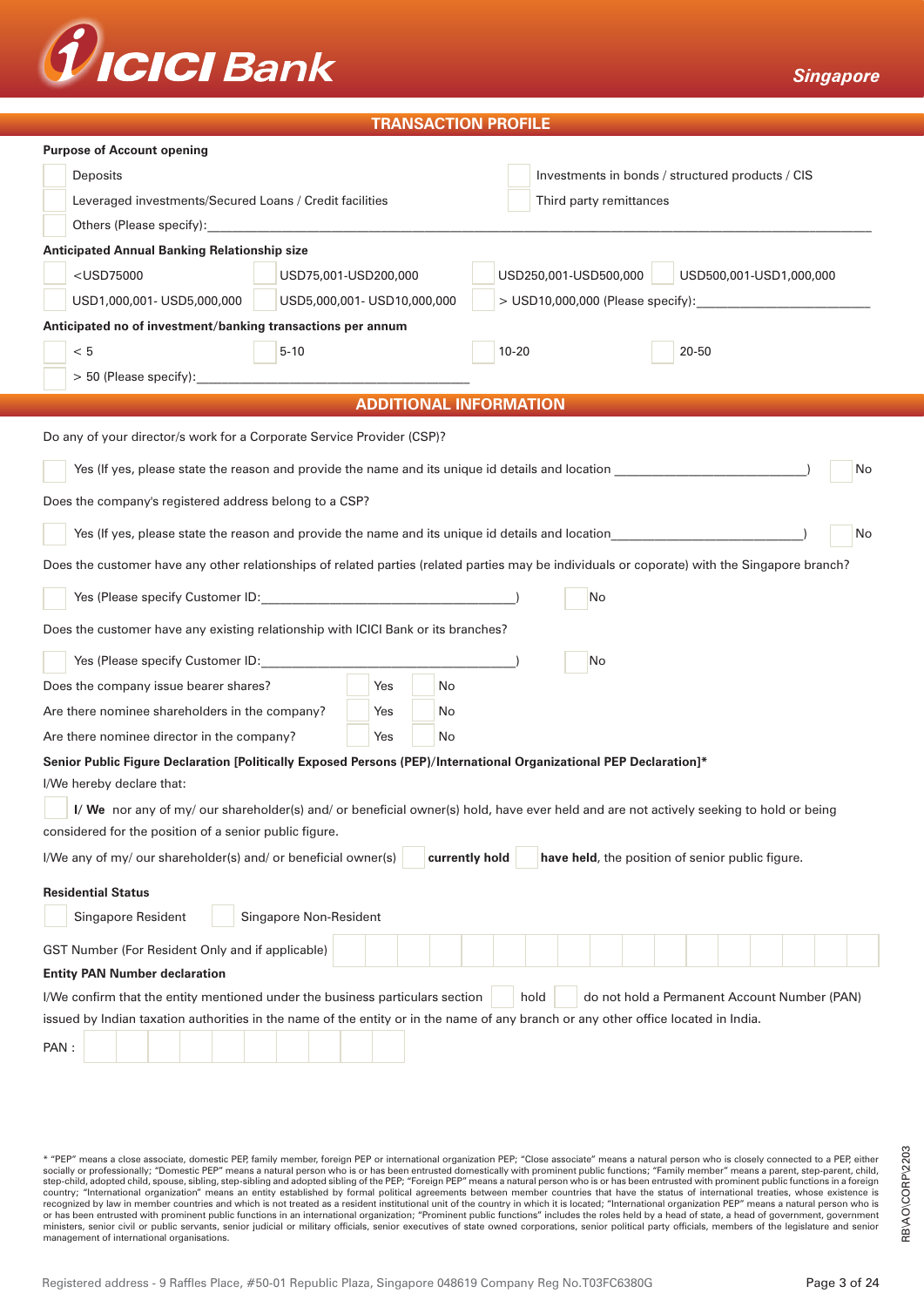

|                                                                                                                        | Owner / Controller 1                               | <b>Owner / Controller 2</b>                        |  |  |  |
|------------------------------------------------------------------------------------------------------------------------|----------------------------------------------------|----------------------------------------------------|--|--|--|
| <b>Occupation / Employment Details:</b>                                                                                |                                                    |                                                    |  |  |  |
| Name of Beneficial owner including all aliases                                                                         |                                                    |                                                    |  |  |  |
| Details of any other relationship (single or joint)<br>with ICICI Bank Limited<br>(If yes, please provide Customer ID) |                                                    |                                                    |  |  |  |
| Designation in organization<br>(Proprietor, Partner, Director, etc.)                                                   |                                                    |                                                    |  |  |  |
| Nature of occupation / employment                                                                                      | Self-employed / Business                           | Self-employed / Business                           |  |  |  |
|                                                                                                                        | Salaried                                           | Salaried                                           |  |  |  |
|                                                                                                                        | Retired                                            | Retired                                            |  |  |  |
|                                                                                                                        | Student                                            | Student                                            |  |  |  |
|                                                                                                                        | Housewife                                          | Housewife                                          |  |  |  |
|                                                                                                                        | Others (Please specify):                           | Others (Please specify):____                       |  |  |  |
| Estimated annual income of the owner                                                                                   | Upto USD 100,000                                   | Upto USD 100,000                                   |  |  |  |
|                                                                                                                        | USD 100,001 - USD 250,000                          | USD 100,001 - USD 250,000                          |  |  |  |
|                                                                                                                        | USD 250,001 - USD 500,000                          | USD 250,001 - USD 500,000                          |  |  |  |
|                                                                                                                        | USD 500,001 - USD 1,000,000                        | USD 500,001 - USD 1,000,000                        |  |  |  |
|                                                                                                                        | >USD 1,000,001 - USD 5,000,000                     | >USD 1,000,001 - USD 5,000,000                     |  |  |  |
|                                                                                                                        | Greater than USD 5,000,000                         | Greater than USD 5,000,000                         |  |  |  |
|                                                                                                                        | (Please specify):______________                    | (Please specify):_____________                     |  |  |  |
| Major Source of Income (Funds)                                                                                         | Salary                                             | Salary                                             |  |  |  |
|                                                                                                                        | Income from Business                               | Income from Business                               |  |  |  |
|                                                                                                                        | Pension / Retirement savings                       | Pension / Retirement savings                       |  |  |  |
|                                                                                                                        | Investment proceeds                                | Investment proceeds                                |  |  |  |
|                                                                                                                        | Inheritances                                       | Inheritances                                       |  |  |  |
|                                                                                                                        | Spouse/Parent/Relatives                            | Spouse/Parent/Relatives                            |  |  |  |
|                                                                                                                        | Gift                                               | Gift                                               |  |  |  |
|                                                                                                                        | Others (Please specify):                           | Others (Please specify):                           |  |  |  |
| Net invested assets of owner                                                                                           | Upto USD 250,000                                   | Upto USD 250,000                                   |  |  |  |
| (All assets less the liabilities. The residential<br>home is not to be considered).                                    | USD 250,001 - USD 500,000                          | USD 250,001 - USD 500,000                          |  |  |  |
|                                                                                                                        | USD 500,001 - USD 1,000,000                        | USD 500,001 - USD 1,000,000                        |  |  |  |
|                                                                                                                        | Greater than USD 1,000,000                         | Greater than USD 1,000,000                         |  |  |  |
|                                                                                                                        |                                                    | ((Please specify): ______________                  |  |  |  |
| Proof of Income                                                                                                        | <b>Salary Slip</b>                                 | Salary Slip                                        |  |  |  |
|                                                                                                                        | Income Tax Return                                  | Income Tax Return                                  |  |  |  |
|                                                                                                                        | Relationship value/ net worth letter from<br>banks | Relationship value/ net worth letter from<br>banks |  |  |  |
|                                                                                                                        | Audited financial statement of the business        | Audited financial statement of the business        |  |  |  |
|                                                                                                                        | Others (Please specify):                           | Others (Please specify):                           |  |  |  |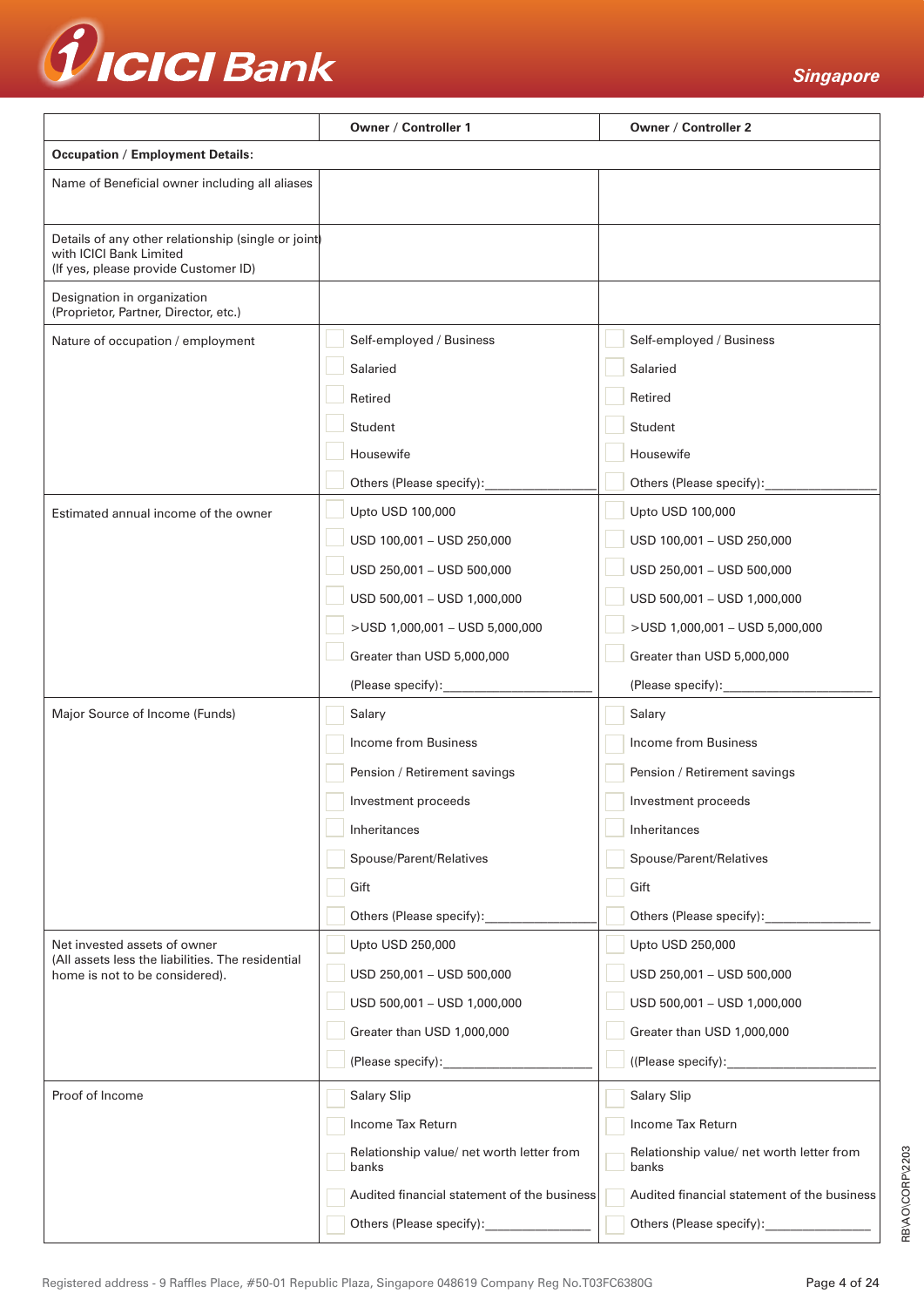

# **APPLICATION OF ACCOUNT**

| <b>Current Account</b>   |            |            |            |            |  |  |  |
|--------------------------|------------|------------|------------|------------|--|--|--|
| SGD                      | <b>USD</b> | <b>EUR</b> | <b>GBP</b> | <b>AUD</b> |  |  |  |
| Others (Please specify): |            |            |            |            |  |  |  |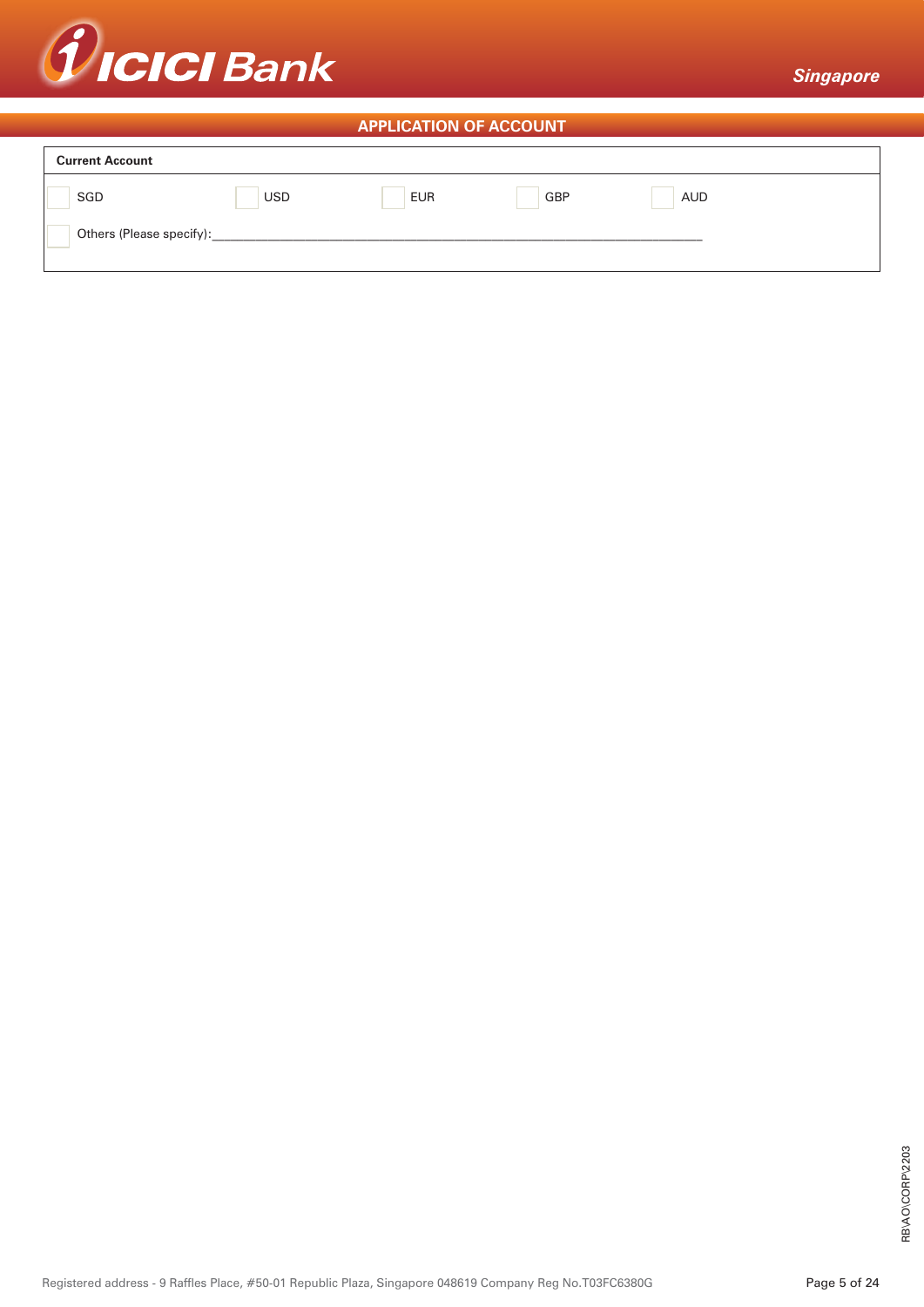

# **SHAREHOLDING UNDERTAKING AND DECLARATION**

In consideration of ICICI Bank Limited, Singapore Branch (hereinafter referred to as "ICICI Bank") agreeing to establish a banking relationship with us (the "Company"), we do hereby agree, confirm, undertake and declare that at the start of and during the entire period/ tenure of the banking relationship of the Company with ICICI Bank:

|                                   |  |  |  | (i) The shareholding pattern of the Company as detailed in Annexure A hereunder is and shall continue to remain correct and updated to reflect our |
|-----------------------------------|--|--|--|----------------------------------------------------------------------------------------------------------------------------------------------------|
| true and up-to-date records as of |  |  |  | $ $ (DDMMYYYY). The Company declares and confirms that                                                                                             |

all control over and beneficial interest in the Company is vested only in shares and no transfer of its shares is effective unless such transfer has

been registered with the Company (For the purposes of this clause, "transfer" includes all manners of transfer in or charge over the ownership of the shares and transfers of any beneficial interest in the share of the Company, and, "control", together with its grammatical variations when used with respect to the Company, means the power to direct the management and policies of such Company, directly or indirectly, whether through the ownership of the vote carrying securities, by contract or otherwise howsoever.).

- (ii) so long as the Company has a banking relationship with ICICI Bank:-
	- (a) the Company shall, immediately upon issuance/allotment by the Company of any shares (whether present or future), inform ICICI Bank of details (as per Annexure A) of the issuance/allotment of such shares;
	- (b) the Company shall upon, recognizing and/ or registering any transfer of shares, both present and future, (as detailed in Annexure A) in the capital of the Company inform ICICI Bank of the details of such transfer of shares, within 15 calendar days of such transfer/ recognition/registration or prior to carrying out any such transaction through or related to the relationship with ICICI Bank, whichever is earlier;
	- (c) All requisite approvals and other actions required to be taken by the Company in connection with the execution of this undertaking and the performance by the Company of its obligations hereunder have been taken and this undertaking will constitute the its legally valid, binding and enforceable obligations.

The Company agrees and affirms that it is on the faith of its aforesaid agreements, confirmations, declarations and undertakings that ICICI Bank has agreed to establish a banking relationship with the Company. In the event of failure by the Company to comply with any terms contained in herein or if any statement hereto is or becomes false or misleading, ICICI Bank shall be entitled to treat the banking relationship as void ab initio or terminate its banking relationship forthwith with the Company, at its sole discretion. The Company acknowledges that ICICI Bank shall be at liberty to refuse to carry out or suspend any transactions relating to such banking relationship until it has completed its due diligence pursuant to any change in the control in or over the beneficial interest of any nature whatsoever in the Company.

The Company further agrees and confirms, for the avoidance of doubt, that the term "banking relationship", when used in herein means opening, operation and maintenance of a banking account with ICICI Bank (in accordance with its prevailing standard procedures and policies) and/or extending such other banking services/ facilities as may be requested by the Company and agreed by ICICI Bank from time to time (as per such terms and conditions as stipulated and in accordance with its prevailing standard procedures and policies of ICICI Bank). Nothing contained herein shall be construed to create an obligation on ICICI Bank to provide any of its products and services (including without limitation, any credit facilities) to the Company, which shall be provided only if and when approved by ICICI Bank in accordance with its prevailing standard procedures and policies.

This undertaking shall be governed and construed in accordance with the laws of Singapore and we hereby irrevocably submit to the non-exclusive jurisdiction of the courts of Singapore in the event of any dispute hereunder.

#### **Annexure A - Details of Shareholding**

| Name of Shareholder | No. of Shares | Percentage of shareholding | Paper/Electronic |
|---------------------|---------------|----------------------------|------------------|
|                     |               |                            |                  |
|                     |               |                            |                  |
|                     |               |                            |                  |
|                     |               |                            |                  |

\*Please provide details if required on additional page for substantial ownership and duly signed by Authorised Signatory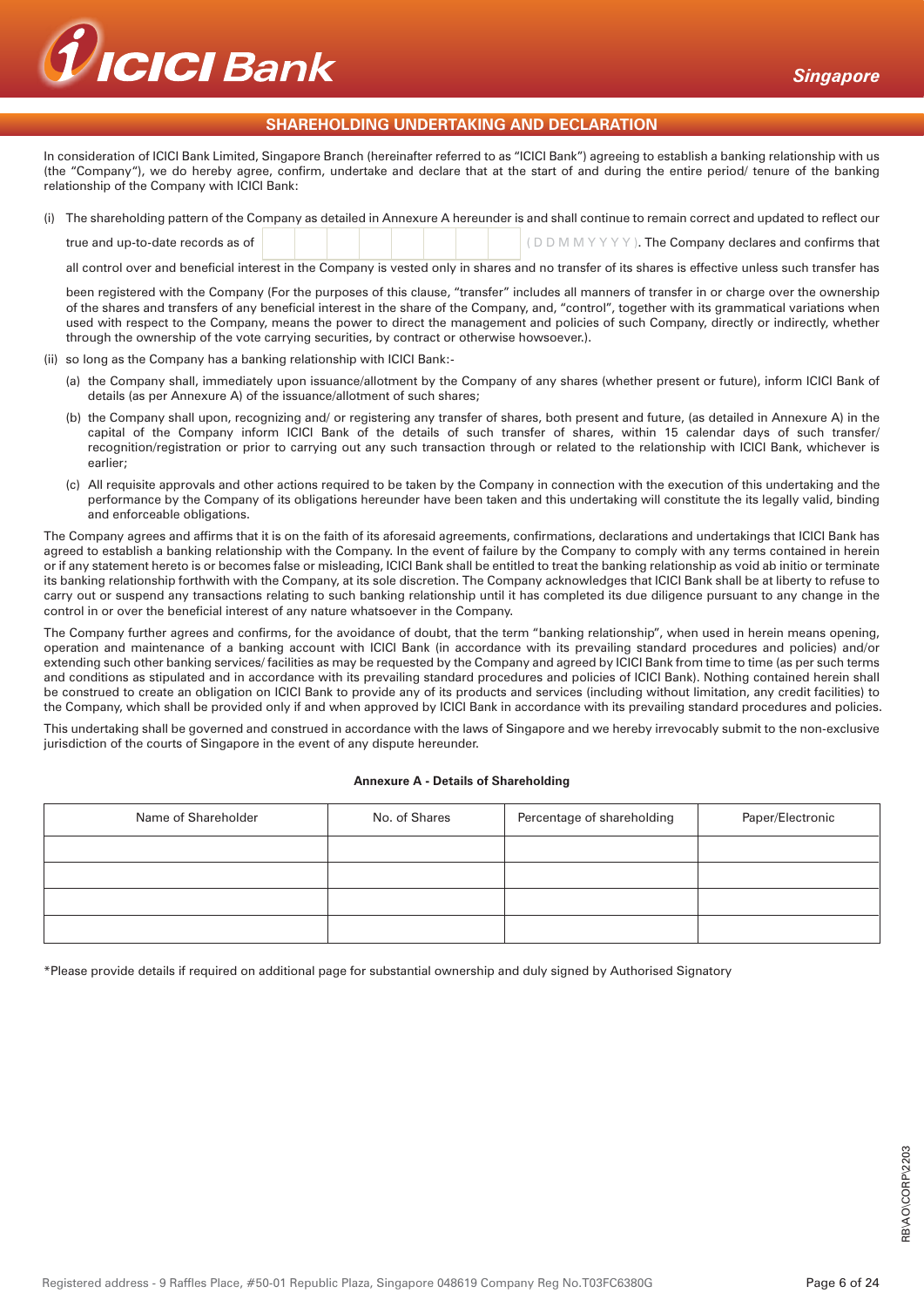

# **CUSTOMER DECLARATION FOR WITHHOLDING TAX PURPOSES**

Please tick only one

| The control and management of the company's business is exercised in Singapore |
|--------------------------------------------------------------------------------|
|                                                                                |

 We carry on business in Singapore or have a permanent establishment in Singapore and the control and management of the company's business is exercised outside Singapore

We have a permanent establishment in Singapore but have been granted a waiver from withholding tax by the Inland Revenue Authority of Singapore("IRAS"). Please refer to the certified true copy of the letter from IRAS attached for your records.

The control and management of the company's business is exercised outside Singapore and

- (a) We do not have a permanent establishment in Singapore, and
- (b) We do not carry on business in Singapore
- 1. We hereby declare that the information given in this declaration form is true and correct.
- 2. We undertake to promptly notify "ICICI Bank Limited, Singapore branch (the "bank") in writing of any change of information declared above.
- 3. We agree that we shall be solely responsible for ensuring the accuracy and completeness of the information declared above and the bank shall not be responsible for any loss or damage suffered by us as a result of the above information being inaccurate or incomplete in any way.
- 4. We agree and understand that the Bank may, based on the information provided above, deduct withholding tax from our account, as required by IRAS. We authorize the Bank to deduct such amount and agree that we will not make any claims on the Bank in this regard.

Definition of permanent establishment in Section 2 of Singapore Income Tax Act (Chapter 134)

"permanent establishment" means a fixed place where a business is wholly or partially carried on including –

- (a) a place of management
- (b) a branch;
- (c) an office;
- (d) a factory
- (e) a warehouse;
- (f) a workshop;
- (g) a farm or plantation;
- (h) a mine, oil well, quarry or other place of extraction of natural resources;
- (i) a building or work site or a construction, installation or assembly project, and without prejudice to the generality of the foregoing, a person shall be deemed to have a permanent establishment in Singapore if that person –
- (j) carries on supervisory activities in connection with a building or work site or a construction, installation or assembly project; or
- (k) has another person acting on that person's behalf in Singapore who
	- (i) has and habitually exercises an authority to conclude contracts;
	- (ii) maintain a stock of goods or merchandise for the purpose of delivery on behalf of that person; or
	- (iii) habitually secures orders wholly or almost wholly for that person or for such other enterprises are controlled by that person.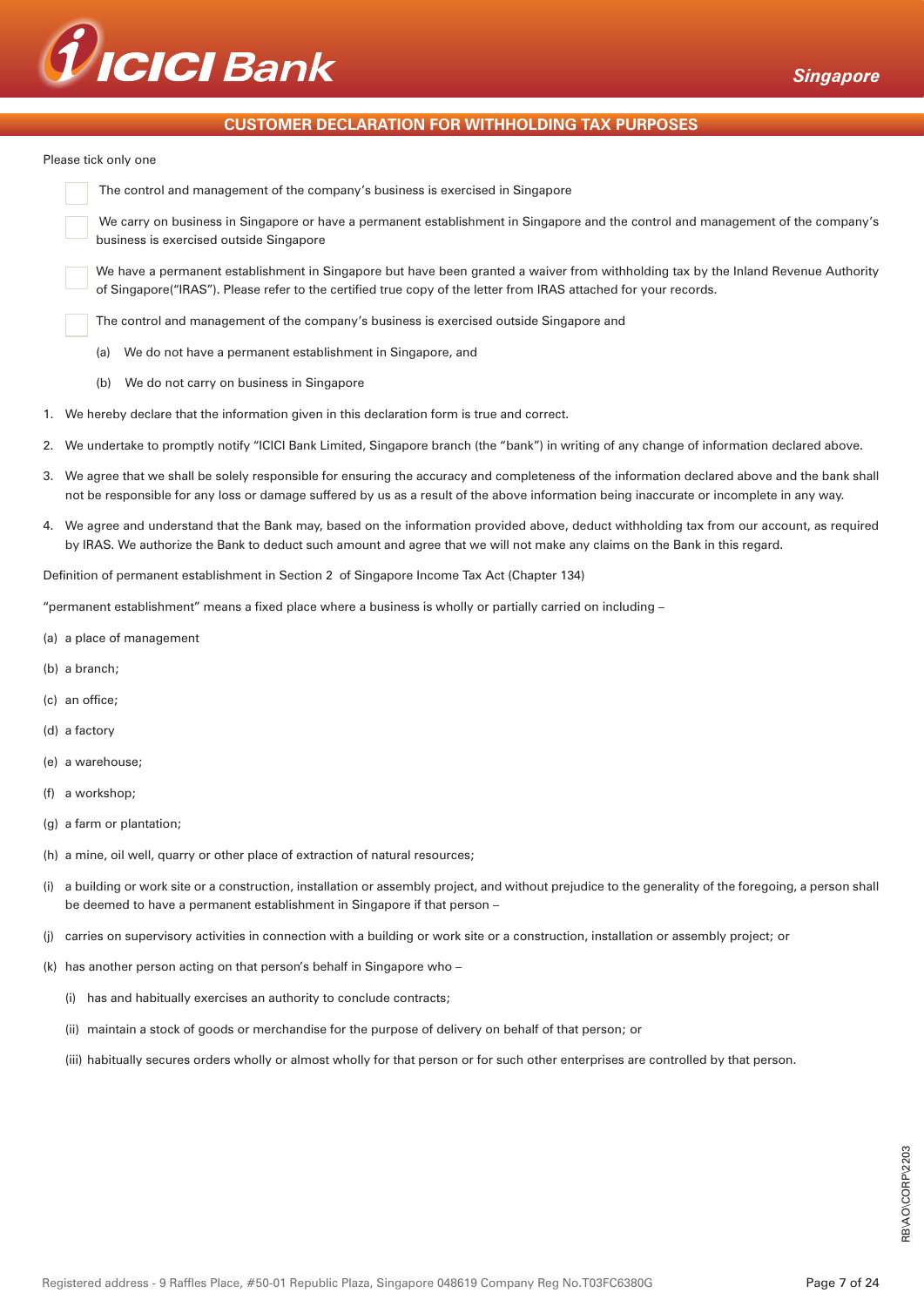

# **ENTITY FATCA/CRS SELF-CERTIFICATION FORM**

#### **Part I- Identification of Account Holder Please fill in for each of the following** (Please complete in BLOCK LETTERS): \*Compulsory Fields

| <b>Identification of Account Holder</b>   |  |  |  |  |  |
|-------------------------------------------|--|--|--|--|--|
| *Customer ID                              |  |  |  |  |  |
| *Legal Name of Entity/Organisation/Branch |  |  |  |  |  |
| *Country of Incorporation/Organisation    |  |  |  |  |  |

#### **Part II- Country/Jurisdiction of Residence for Tax Purposes and related Taxpayer Identification Number or equivalent number ("TIN"):**

Please complete the following table indicating (i) where the Account Holder is tax resident and (ii) the Account Holder's TIN for each country/Reportable Jurisdiction indicated. Countries/Jurisdictions adopting the wider approach may require that the self-certification include a tax identifying number for each jurisdiction of residence (rather than for each Reportable Jurisdiction).

If the Account Holder is not tax resident in any country/jurisdiction (e.g., because it is fiscally transparent), please indicate that on line 1 and provide its place of effective management or jurisdiction in which its principal office is located.

If the Account Holder is tax resident in more than three countries/jurisdictions, please use a separate sheet.

If a TIN is unavailable please provide the appropriate reason **A, B or C where indicated below:**

**Reason A -** The country/jurisdiction where the Account Holder is resident does not issue TINs to its residents

**Reason B -** The Account Holder is otherwise unable to obtain a TIN or equivalent number (Please explain why you are unable to obtain a TIN in the below table if you have selected this reason)

**Reason C -** No TIN is required. (Note. Only select this reason if the domestic law of the relevant jurisdiction does not require the collection of the TIN issued by such jurisdiction)

|   | Country/Jurisdiction of Tax Residence | TIN | If no TIN available, enter reason A, B or C |
|---|---------------------------------------|-----|---------------------------------------------|
|   |                                       |     |                                             |
|   |                                       |     |                                             |
| ົ |                                       |     |                                             |

Note: If you have indicated above tax residence in the United States, please also provide a completed and signed Form W-9

#### Please explain in the following boxes why you are unable to obtain a TIN if you selected Reason B above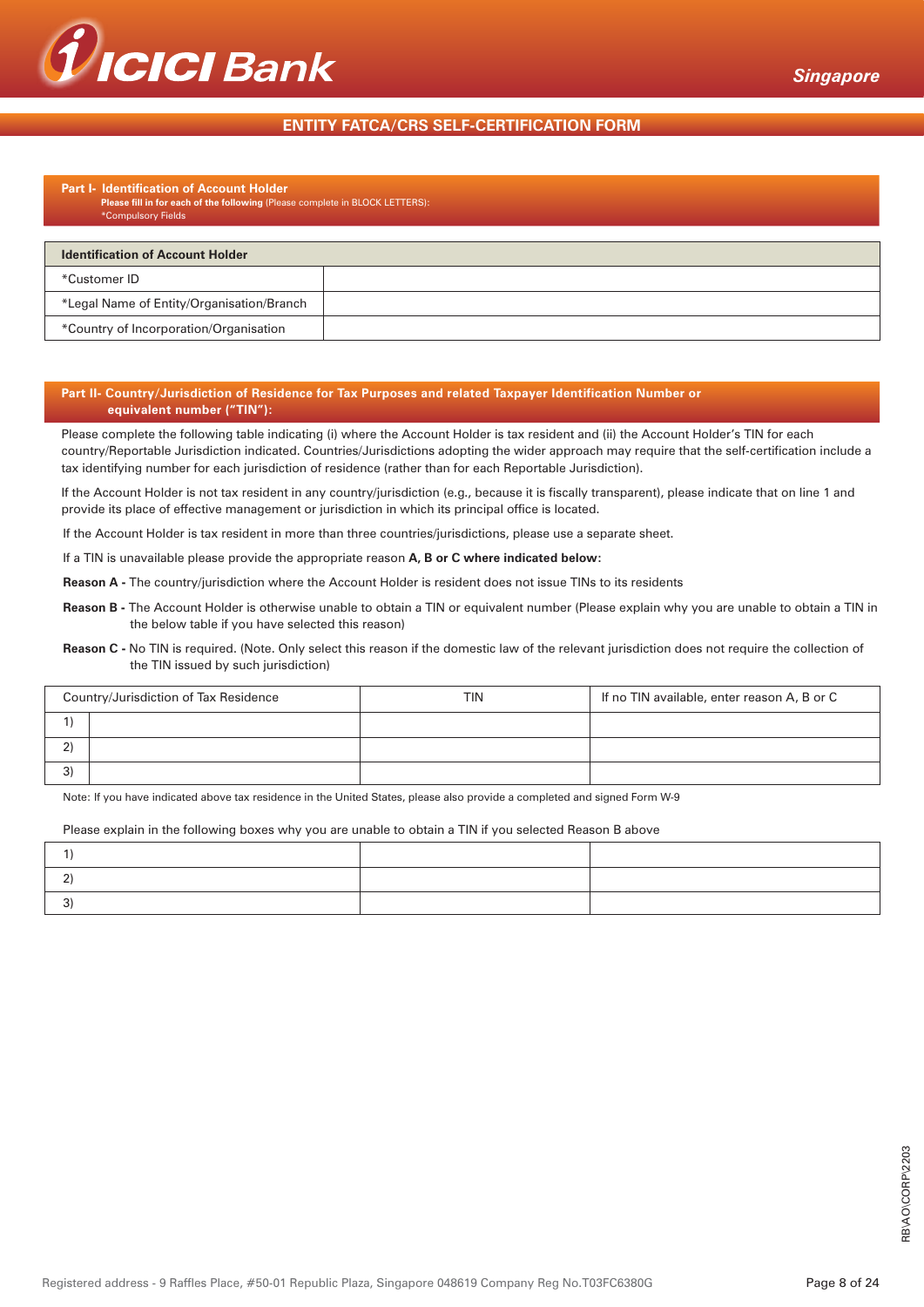

Part III- ENTITY Type<br>Please provide the Account Holder's Status by ticking one of the following boxes on the left. For Financial Institutions, please select from (1) A to F. For Non-Financial Institutions,<br>please select f

|     | <b>FINANCIAL INSTITUTION</b>                                                                                             |                              |
|-----|--------------------------------------------------------------------------------------------------------------------------|------------------------------|
| (a) | <b>FATCA STATUS (Not Applicable for U.S. Entity)</b>                                                                     |                              |
| A   | • The Entity is a Participating Foreign Financial Institution and                                                        | Participating FFI            |
|     | • Its GIIN (Global Intermediary Identification Number) is                                                                |                              |
|     |                                                                                                                          |                              |
|     | (Please fill up the above GIIN if selecting option 1A)                                                                   |                              |
| в   | • This is a Non-Participating Foreign Financial Institution                                                              | Non-Participating FFI        |
| C   | • Other types of Foreign Financial Institutions.                                                                         |                              |
|     | • Please complete and submit the appropriate US IRS Form W-8                                                             |                              |
| (b) | <b>CRS Status</b>                                                                                                        |                              |
| D)  | • It is an Investment Entity located in a Non-Participating Jurisdiction and<br>managed by another Financial Institution | Non-Participating FIIE       |
|     | Please also complete. Part IV- Declaration of Controlling Persons                                                        |                              |
| E)  | • It is an Investment Entity other than (D) above.                                                                       | <b>FIIE</b>                  |
| F)  | • It is a Depository Institution, Custodial Institution or<br>Specified Insurance Company                                | <b>Financial Institution</b> |

| $\overline{2}$ | <b>NON-FINANCIAL INSTITUTION</b>                                                                                                                                                                                                                                                                                                                                                                                                                                                                           |                     |                   |  |
|----------------|------------------------------------------------------------------------------------------------------------------------------------------------------------------------------------------------------------------------------------------------------------------------------------------------------------------------------------------------------------------------------------------------------------------------------------------------------------------------------------------------------------|---------------------|-------------------|--|
|                |                                                                                                                                                                                                                                                                                                                                                                                                                                                                                                            | <b>FATCA Status</b> | <b>CRS Status</b> |  |
| (a)            | <b>Active Non-Financial Institution</b>                                                                                                                                                                                                                                                                                                                                                                                                                                                                    |                     |                   |  |
| G              | <b>Active Business</b><br>• It derives at least 50% of its gross income (for the previous calendar<br>year) from these business activities and not from passive income such<br>as investments, dividends, interests, rents or royalties, and<br>• At least 50% of the weighted average percentage of assets held by it<br>(tested quarterly, using fair market value or book value of assets as<br>reflected in your balance sheet) produce or are held to produce<br>income for these business activities | <b>Active NFFE</b>  | <b>Active NFE</b> |  |
| H.             | <b>Public Sector Entity</b><br>• It is one of the following:<br>- Government Agencies<br>- Statutory Boards<br>- Entities owned by Statutory Boards<br>- Public Sector entities<br>- Foreign Embassies or Trade Representative Offices                                                                                                                                                                                                                                                                     | <b>Active NFFE</b>  | <b>Active NFF</b> |  |
|                | <b>Publicly Listed Company or its Related Entity</b><br>• Its stock is regularly traded on one or more established securities<br>markets, or<br>• It is an affiliate (in other words, a member) of an entity the stock o<br>which is regularly traded on an established securities market                                                                                                                                                                                                                  | <b>Active NFFE</b>  | <b>Active NFE</b> |  |
| J              | <b>Liquidating or Emerging from Bankruptcy Company</b><br>• It was not an FI in the past five years; and<br>• It is in the process of liquidating its assets or is re-organizing<br>with the intent to continue or recommence operations in a business<br>other than that of an FI                                                                                                                                                                                                                         | <b>Active NFFE</b>  | <b>Active NFE</b> |  |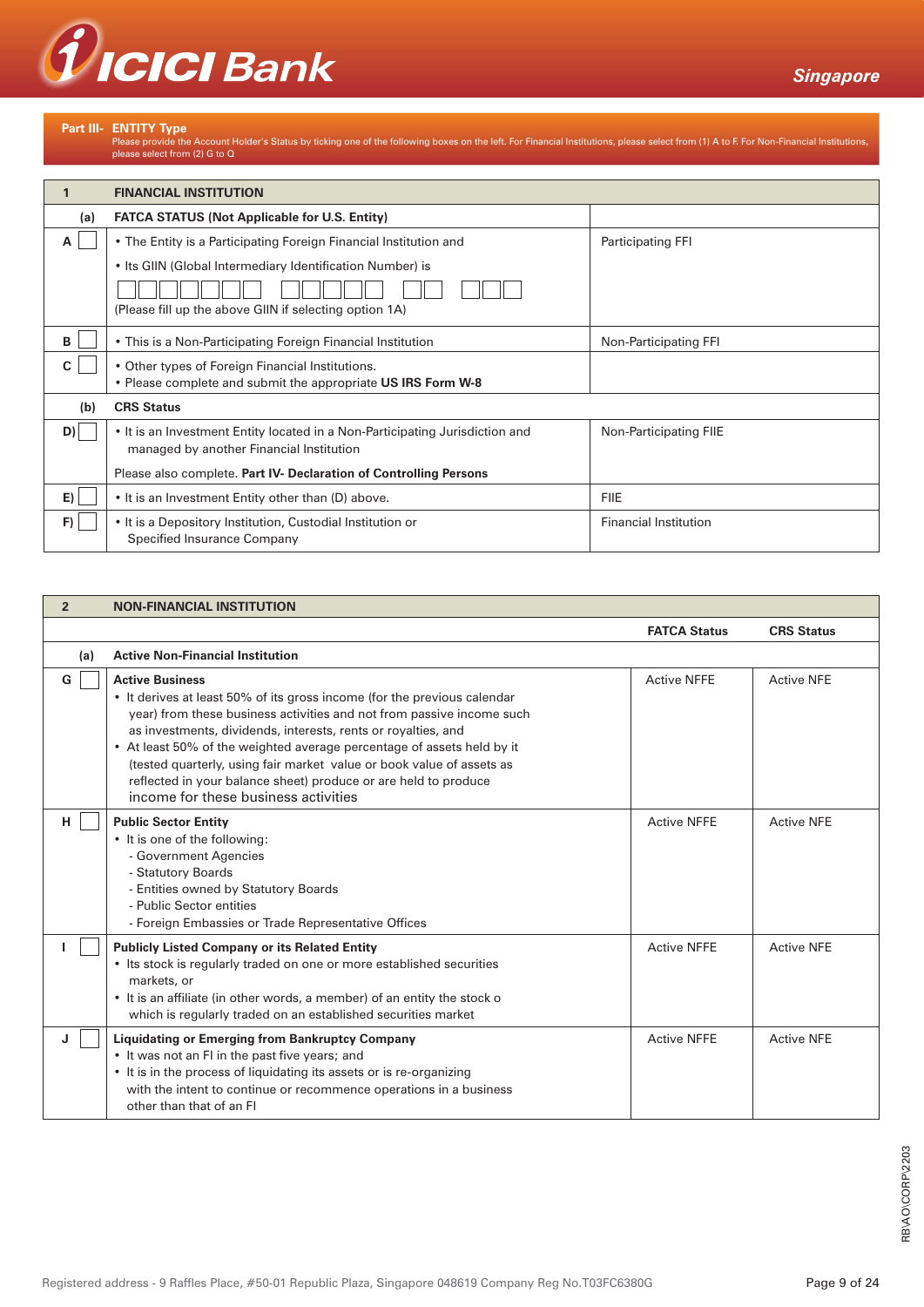

| K           | <b>Holding Company of Non-Financial Groups</b><br>• Substantially all of the activities of the entity consist of holding the<br>outstanding shares of, or providing financing and services to, one<br>or more subsidiaries that are not Fls; and<br>• It does not function (or hold itself out) as an investment fund, e.g.<br>private equity fund, venture capital fund, leveraged buyout fund,<br>or any investment vehicle whose purpose is to acquire or fund<br>companies and then hold interests in those companies as capita<br>assets for investment purposes. | <b>Active NFFE</b>                                                                                              | <b>Active NFE</b>                   |
|-------------|------------------------------------------------------------------------------------------------------------------------------------------------------------------------------------------------------------------------------------------------------------------------------------------------------------------------------------------------------------------------------------------------------------------------------------------------------------------------------------------------------------------------------------------------------------------------|-----------------------------------------------------------------------------------------------------------------|-------------------------------------|
| L.          | Treasury / Financing Centre of Corporate Groups<br>• It engages in financing and hedging transactions with, or for, Related<br>Entities that are not Financial Institutions, and<br>• It does not provide financing or hedging services to any entity that<br>is not a Related Entity                                                                                                                                                                                                                                                                                  | <b>Active NFFE</b>                                                                                              | <b>Active NFE</b>                   |
| M           | <b>International Organisation</b><br>• It is an intergovernmental organisation or a supranational<br>organisation comprised primarily of governments                                                                                                                                                                                                                                                                                                                                                                                                                   |                                                                                                                 | <b>Active NFE</b>                   |
| N           | <b>Start-up Company (Non-Financial Institution)</b><br>• It is just starting and not yet in operations, and has no prior<br>operating history<br>• The date of its incorporation is not more than 24 months prior to the<br>date of this Self-Certification Form                                                                                                                                                                                                                                                                                                       | <b>Active NFFE</b>                                                                                              | <b>Active NFE</b>                   |
| 0           | <b>Non-profit Organization</b><br>• It is a Charity or Non-Profit Organisation (including charitable trusts)                                                                                                                                                                                                                                                                                                                                                                                                                                                           | <b>Active NFFE</b>                                                                                              | <b>Active NFE</b>                   |
| P           | None of the above.<br>• Please seek professional tax advice and specify your classification in<br>the box to the right                                                                                                                                                                                                                                                                                                                                                                                                                                                 | Please kindly<br>complete the<br>appropriate US<br>IRS W-8 / W-9<br>and submit it<br>together with<br>this form | Classification<br>(Please specify): |
| (b)         | <b>Passive Non-Financial Institution</b>                                                                                                                                                                                                                                                                                                                                                                                                                                                                                                                               |                                                                                                                 |                                     |
| $\mathbf o$ | Passive Investment Entity<br>• It derives more than 50% of its gross income (for the previous<br>calendar year) from passive income such as investments,<br>dividends, interests, rents or royalties.<br>Please also complete. Part IV- Declaration of Controlling Persons                                                                                                                                                                                                                                                                                             | Passive NFFE                                                                                                    | Passive NFE                         |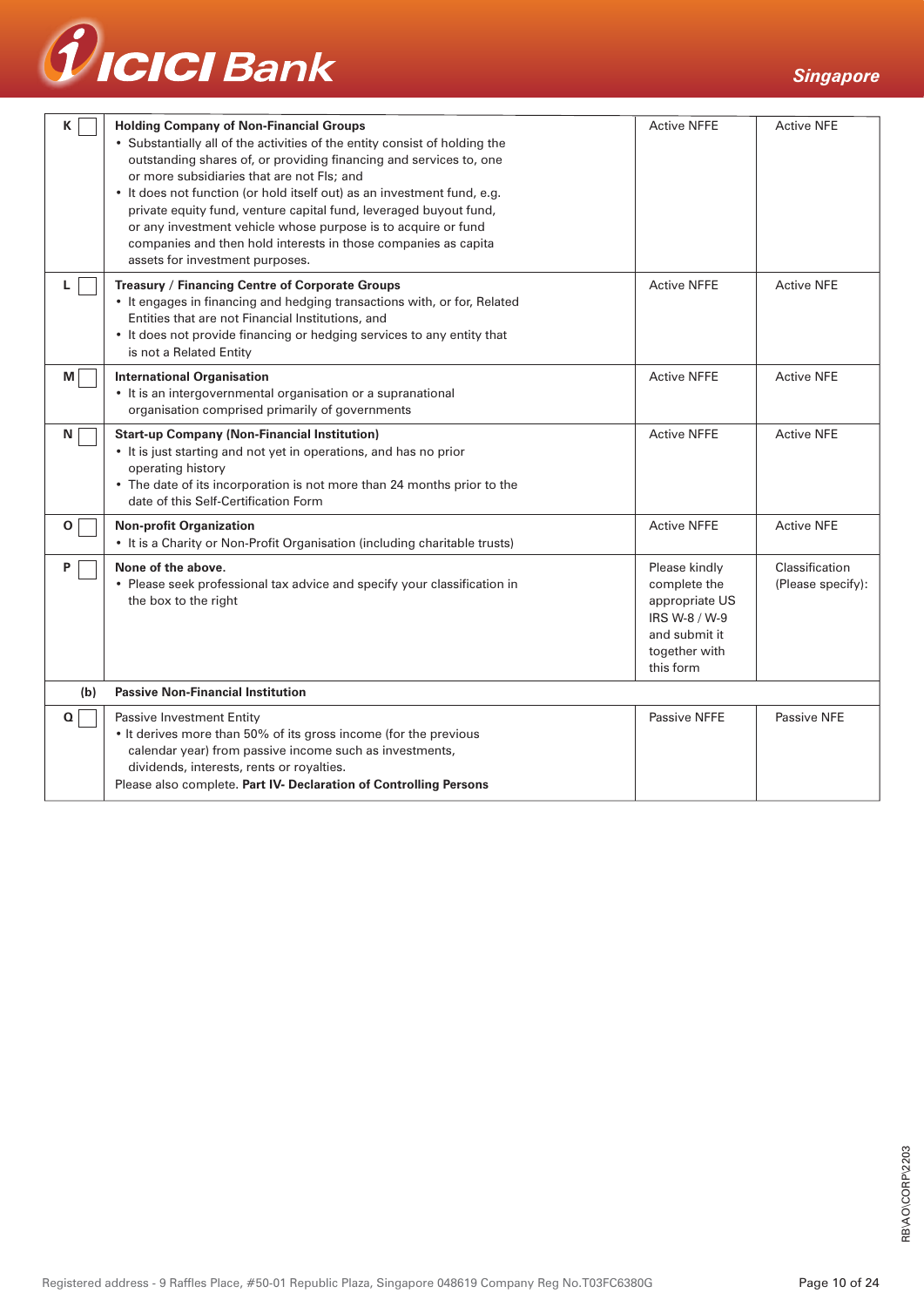

|                                                                                                                                                                                                                                                                                                                               | <b>Part IV- Declaration of Controlling Persons</b>                                                                                                                                                                                                                                                                                                                                                    |                                    |                                   |  |  |
|-------------------------------------------------------------------------------------------------------------------------------------------------------------------------------------------------------------------------------------------------------------------------------------------------------------------------------|-------------------------------------------------------------------------------------------------------------------------------------------------------------------------------------------------------------------------------------------------------------------------------------------------------------------------------------------------------------------------------------------------------|------------------------------------|-----------------------------------|--|--|
|                                                                                                                                                                                                                                                                                                                               | This section is only applicable if you have selected Part III – 1(b) selection D or Part III – 2(b) selection Q. Please complete for all Controlling Persons including<br>any US Substantial Owners (e.g. owns 25% of the Entity). In addition, each Controlling Person is to provide the tax residence information by completing the<br>Self Certification on Tax Residency Status (Individual) Form |                                    |                                   |  |  |
|                                                                                                                                                                                                                                                                                                                               |                                                                                                                                                                                                                                                                                                                                                                                                       |                                    |                                   |  |  |
| $\mathbf{1}$                                                                                                                                                                                                                                                                                                                  | <b>Controlling Person 1</b>                                                                                                                                                                                                                                                                                                                                                                           |                                    |                                   |  |  |
| a)                                                                                                                                                                                                                                                                                                                            | <b>Name of Account Holder</b>                                                                                                                                                                                                                                                                                                                                                                         |                                    |                                   |  |  |
|                                                                                                                                                                                                                                                                                                                               | *Family Name or Surname(s):                                                                                                                                                                                                                                                                                                                                                                           |                                    |                                   |  |  |
|                                                                                                                                                                                                                                                                                                                               | *First or Given Name                                                                                                                                                                                                                                                                                                                                                                                  |                                    |                                   |  |  |
|                                                                                                                                                                                                                                                                                                                               | Middle Name (s):                                                                                                                                                                                                                                                                                                                                                                                      |                                    |                                   |  |  |
| b)                                                                                                                                                                                                                                                                                                                            | <b>Current Residence Address</b><br>(Do not use a P.O. Box Address)                                                                                                                                                                                                                                                                                                                                   |                                    |                                   |  |  |
|                                                                                                                                                                                                                                                                                                                               | *Line 1<br>(eg. House/Apt/Suite Name, Number, Street)                                                                                                                                                                                                                                                                                                                                                 |                                    |                                   |  |  |
|                                                                                                                                                                                                                                                                                                                               | *Line 2                                                                                                                                                                                                                                                                                                                                                                                               |                                    |                                   |  |  |
|                                                                                                                                                                                                                                                                                                                               | (e.g. Town/City/Province/County/State)                                                                                                                                                                                                                                                                                                                                                                |                                    |                                   |  |  |
|                                                                                                                                                                                                                                                                                                                               | *Postal Code / Zip Code (if any)                                                                                                                                                                                                                                                                                                                                                                      |                                    |                                   |  |  |
|                                                                                                                                                                                                                                                                                                                               | *Country                                                                                                                                                                                                                                                                                                                                                                                              |                                    |                                   |  |  |
| c)                                                                                                                                                                                                                                                                                                                            | <b>Mailing Address</b>                                                                                                                                                                                                                                                                                                                                                                                |                                    |                                   |  |  |
|                                                                                                                                                                                                                                                                                                                               | *Is your Mailing Address the same as your<br>current residential address?<br>(Please tick [v] where applicable)                                                                                                                                                                                                                                                                                       | Yes<br>Please leave part (c) blank | No<br>If no, please fill in below |  |  |
|                                                                                                                                                                                                                                                                                                                               | *Line 1<br>(eg. House/Apt/Suite Name, Number, Street)                                                                                                                                                                                                                                                                                                                                                 |                                    |                                   |  |  |
|                                                                                                                                                                                                                                                                                                                               | *Line 2<br>(e.g. Town/City/Province/County/State)                                                                                                                                                                                                                                                                                                                                                     |                                    |                                   |  |  |
|                                                                                                                                                                                                                                                                                                                               | *Postal Code / Zip Code (if any)                                                                                                                                                                                                                                                                                                                                                                      |                                    |                                   |  |  |
|                                                                                                                                                                                                                                                                                                                               | *Country                                                                                                                                                                                                                                                                                                                                                                                              |                                    |                                   |  |  |
| d)                                                                                                                                                                                                                                                                                                                            | Date / Place of Birth                                                                                                                                                                                                                                                                                                                                                                                 |                                    |                                   |  |  |
|                                                                                                                                                                                                                                                                                                                               | *Date of Birth (dd/mm/yyyy)                                                                                                                                                                                                                                                                                                                                                                           |                                    |                                   |  |  |
|                                                                                                                                                                                                                                                                                                                               | *Town / City                                                                                                                                                                                                                                                                                                                                                                                          |                                    |                                   |  |  |
|                                                                                                                                                                                                                                                                                                                               | *Country                                                                                                                                                                                                                                                                                                                                                                                              |                                    |                                   |  |  |
| e)                                                                                                                                                                                                                                                                                                                            | Legal Name of the relevant Entity Account Holder(s) of which you are a Controlling Person                                                                                                                                                                                                                                                                                                             |                                    |                                   |  |  |
|                                                                                                                                                                                                                                                                                                                               | Legal Name 1                                                                                                                                                                                                                                                                                                                                                                                          |                                    |                                   |  |  |
|                                                                                                                                                                                                                                                                                                                               | Legal Name 2                                                                                                                                                                                                                                                                                                                                                                                          |                                    |                                   |  |  |
|                                                                                                                                                                                                                                                                                                                               | Legal Name 3                                                                                                                                                                                                                                                                                                                                                                                          |                                    |                                   |  |  |
|                                                                                                                                                                                                                                                                                                                               | <b>FATCA Certification</b>                                                                                                                                                                                                                                                                                                                                                                            |                                    |                                   |  |  |
|                                                                                                                                                                                                                                                                                                                               | Please tick $[\sqrt{]}$ only one box                                                                                                                                                                                                                                                                                                                                                                  |                                    |                                   |  |  |
| Either                                                                                                                                                                                                                                                                                                                        |                                                                                                                                                                                                                                                                                                                                                                                                       |                                    |                                   |  |  |
|                                                                                                                                                                                                                                                                                                                               | I Confirm that I am a "US Person"                                                                                                                                                                                                                                                                                                                                                                     |                                    |                                   |  |  |
|                                                                                                                                                                                                                                                                                                                               | If you are a US person, please provide your US Taxpayer Identification number (TIN):                                                                                                                                                                                                                                                                                                                  |                                    |                                   |  |  |
|                                                                                                                                                                                                                                                                                                                               | You will also need to complete the W-9 Form and provide necessary supporting documents                                                                                                                                                                                                                                                                                                                |                                    |                                   |  |  |
|                                                                                                                                                                                                                                                                                                                               | <b>OR</b>                                                                                                                                                                                                                                                                                                                                                                                             |                                    |                                   |  |  |
|                                                                                                                                                                                                                                                                                                                               | I Confirm that I am a not "US Person"                                                                                                                                                                                                                                                                                                                                                                 |                                    |                                   |  |  |
|                                                                                                                                                                                                                                                                                                                               | If you were born in the U.S, please provided the following documents:                                                                                                                                                                                                                                                                                                                                 | ii) Form I-407                     |                                   |  |  |
|                                                                                                                                                                                                                                                                                                                               | i) Certificate of loss of nationality of the US                                                                                                                                                                                                                                                                                                                                                       |                                    |                                   |  |  |
| Note: Definition of 'US PERSON'<br>1. A citizen or permanent resident of the United States (e.g US Green Card holder or someone who meets the requirements to be considered a resident under<br>the 'substantial presence test') or<br>2. Any other person that is not a foreign person (as defined under US federal tax law) |                                                                                                                                                                                                                                                                                                                                                                                                       |                                    |                                   |  |  |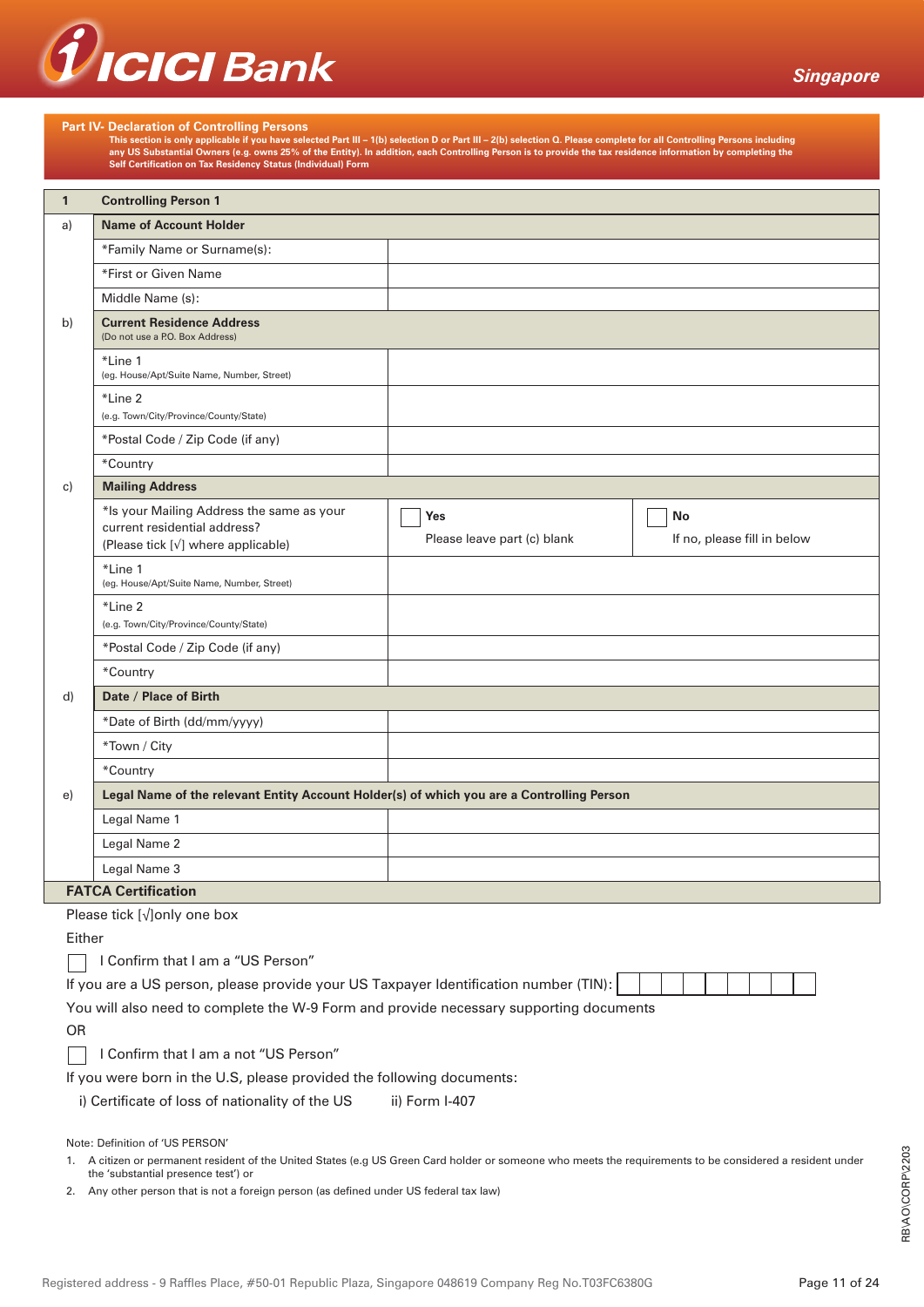# Treici Bank

*Singapore*

| Please provide tax residency(ies) declaration of controlling person:               |                                                                            |                                                                                                                                   |  |  |
|------------------------------------------------------------------------------------|----------------------------------------------------------------------------|-----------------------------------------------------------------------------------------------------------------------------------|--|--|
| I am a tax resident of                                                             |                                                                            |                                                                                                                                   |  |  |
| Singapore                                                                          | NRIC/FIN:                                                                  |                                                                                                                                   |  |  |
| <b>United States of America</b><br>TIN:                                            |                                                                            |                                                                                                                                   |  |  |
| Others                                                                             | Please complete the table below                                            |                                                                                                                                   |  |  |
| Country of Tax Residence                                                           | Taxpayer Identification No. (TIN)                                          | If no TIN, indicate reason<br>Tick only one                                                                                       |  |  |
|                                                                                    |                                                                            | Country does not issue TIN.<br>Country does not require the collection of TIN.<br>Others (Please provide explanation for Others): |  |  |
|                                                                                    |                                                                            | Country does not issue TIN.<br>Country does not require the collection of TIN.<br>Others (Please provide explanation for Others): |  |  |
|                                                                                    |                                                                            | Country does not issue TIN.<br>Country does not require the collection of TIN.<br>Others (Please provide explanation for Others): |  |  |
| <b>Type of Controlling Person 1</b>                                                |                                                                            |                                                                                                                                   |  |  |
| Α                                                                                  | Controlling Person of a legal person - control by ownership                |                                                                                                                                   |  |  |
| B                                                                                  | Controlling Person of a legal person - control by other means              |                                                                                                                                   |  |  |
| С                                                                                  | Controlling Person of a legal person - senior managing official            |                                                                                                                                   |  |  |
| Controlling Person of a trust - settlor<br>D                                       |                                                                            |                                                                                                                                   |  |  |
| Controlling Person of a trust - trustee<br>E                                       |                                                                            |                                                                                                                                   |  |  |
| Controlling Person of a trust - protector<br>F.                                    |                                                                            |                                                                                                                                   |  |  |
| Controlling Person of a trust - beneficiary<br>G                                   |                                                                            |                                                                                                                                   |  |  |
| Controlling Person of a trust - other<br>H                                         |                                                                            |                                                                                                                                   |  |  |
| Controlling Person of a legal arrangement (non-trust) - settlor-equivalent         |                                                                            |                                                                                                                                   |  |  |
| J                                                                                  | Controlling Person of a legal arrangement (non-trust) - trustee-equivalent |                                                                                                                                   |  |  |
| Controlling Person of a legal arrangement (non-trust) - protector-equivalent<br>K. |                                                                            |                                                                                                                                   |  |  |
| Controlling Person of a legal arrangement (non-trust) - beneficiary-equivalent     |                                                                            |                                                                                                                                   |  |  |
| Controlling Person of a legal arrangement (non-trust) - other-equivalent<br>M      |                                                                            |                                                                                                                                   |  |  |

**Note:** In case of more than one controller then please print multiple copies of part IV for each controller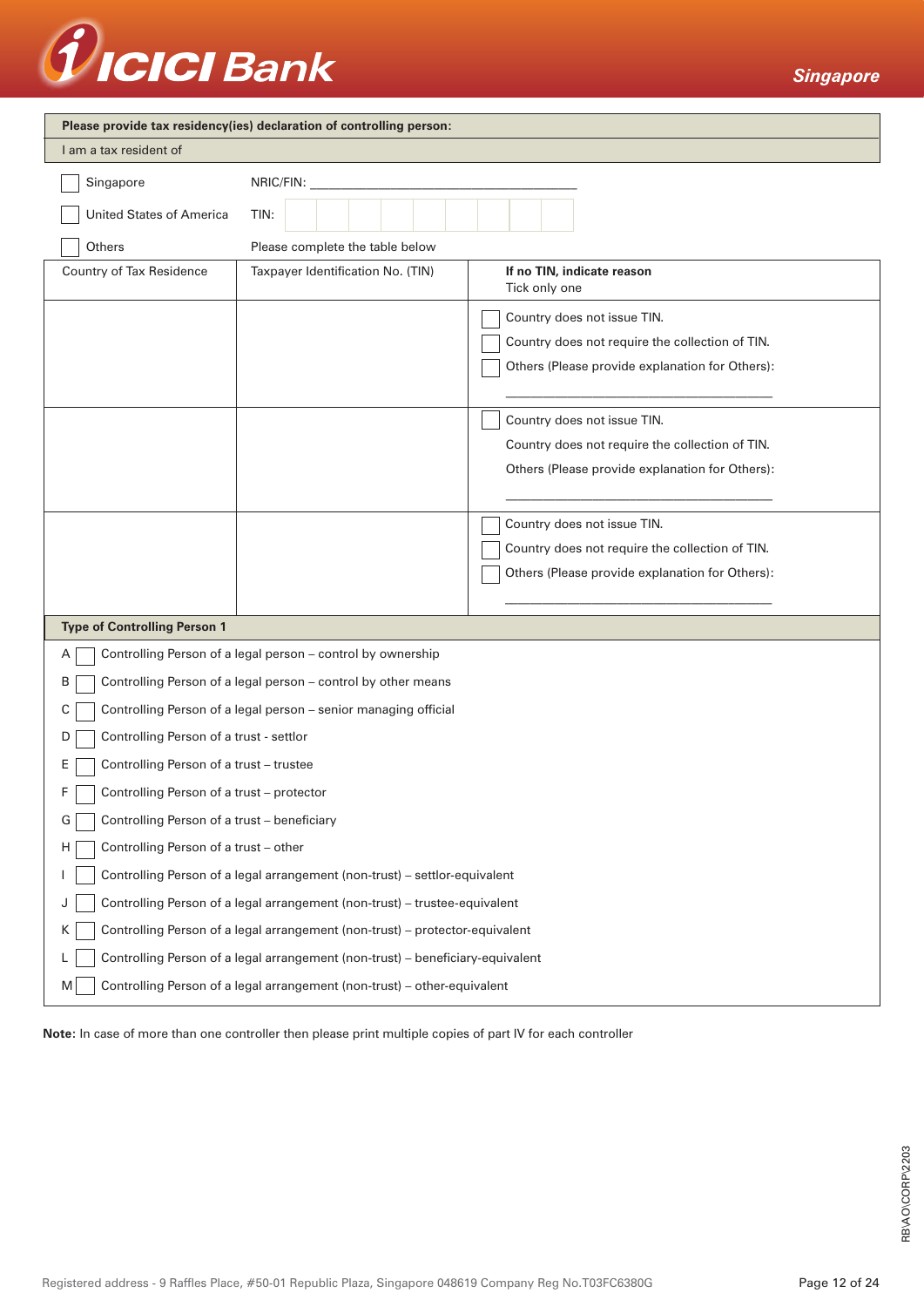

#### **Part V- Customer Declaration and Sign Off**

- 1. I agree that ICICI Bank Limited, Singapore Branch may disclose and transfer to its branches, subsidiaries, affiliates or representative offices located in any jurisdiction the information contained in this form, and any information relating to the Account Holder's accounts and products with ICICI Bank Limited, Singapore Branch, in connection with or to facilitate their compliance with applicable laws and regulations.
- 2. I certify that the information above is true, accurate and complete. If any information changes, I shall inform ICICI Bank Limited, Singapore Branch within 30 calendar days of the change, and provide supporting documents if it is required by ICICI Bank Limited, Singapore Branch.
- 3. I consent to ICICI Bank Limited, Singapore Branch collecting, using and disclosing information (including disclosing information to any Singapore or other government authority or agency) that I have provided for the purpose of complying with applicable laws and regulations.
- 4. I certify that I am authorized to sign this form for the Account Holder and warrant that I have obtained the consent of any individual named in this form or have the right to consent on his/her behalf to such collection, use, disclosure and processing of his/her personal data by ICICI Bank Limited, Singapore Branch for the purpose of this certification

| Name As per NRIC / Passport: | Name As per NRIC / Passport: |
|------------------------------|------------------------------|
| NRIC/Passport:               | NRIC/Passport:               |
| Signature:                   | Signature:                   |
| (DDMMYYYY)<br>Date:          | (DDMMYYYY)<br>Date:          |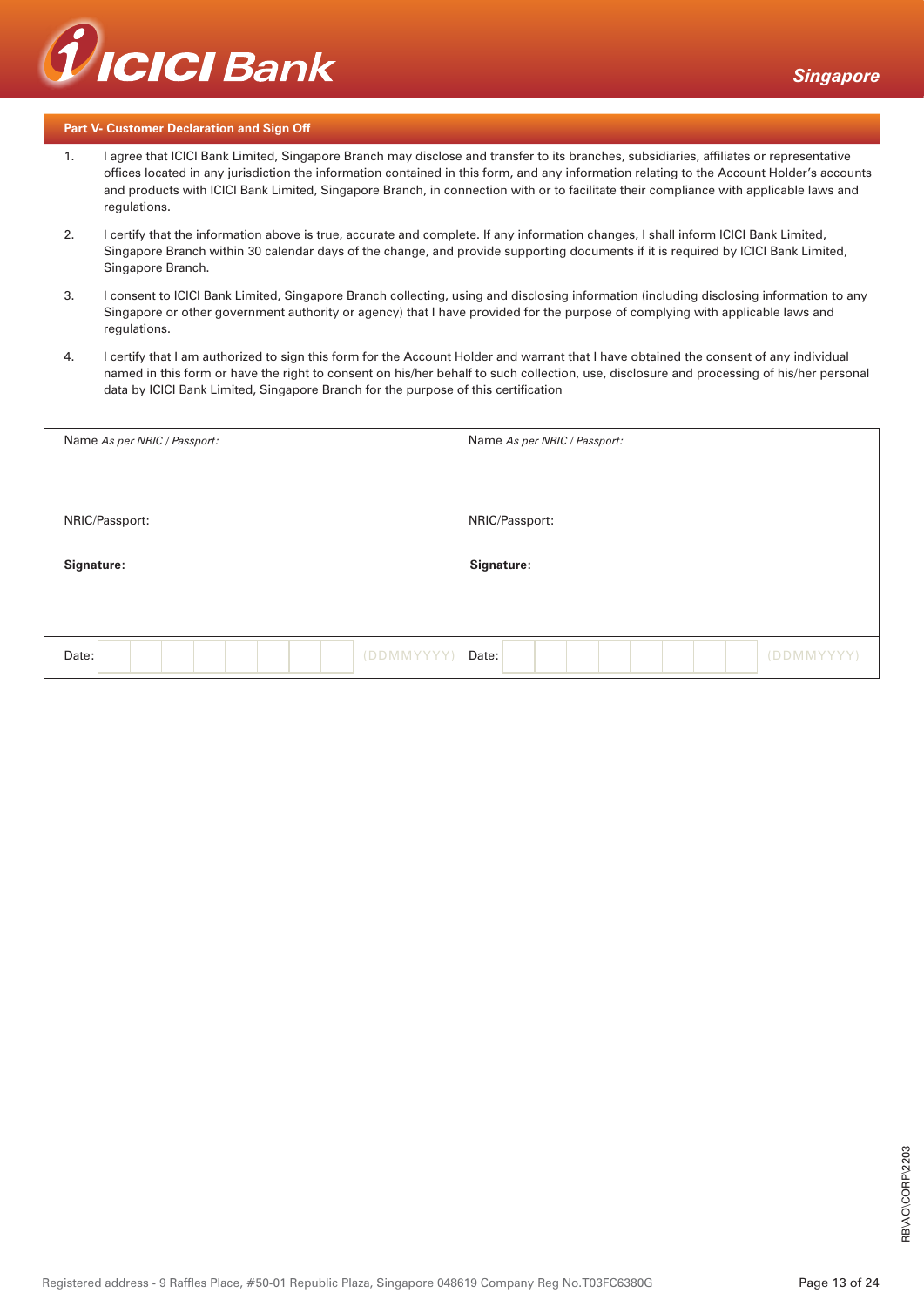

#### **Appendix – Summary Descriptions of Select Defined Terms**

**Note:** These are selected summaries of defined terms provided to assist you with the completion of this form. Further details can be found within the OECD "Common Reporting Standard for Automatic Exchange of Financial Account Information" (the "CRS"), the associated "Commentary" to the CRS, and domestic guidance. This can be found at the OECD automatic exchange of information portal (http://www.oecd.org/tax/transparency/automaticexchangeofinformation.htm).

#### If you have any questions then please contact your tax adviser or domestic tax authority.

**"Account Holder"** The "Account Holder" is the person listed or identified as the holder of a Financial Account by the Financial Institution that maintains the account. This is regardless of whether such person is a flow-through Entity. Thus, for example, if a trust or an estate is listed as the holder or owner of a Financial Account, the trust or estate is the Account Holder, rather than the trustee or the trust's owners or beneficiaries. Similarly, if a partnership is listed as the holder or owner of a Financial Account, the partnership is the Account Holder, rather than the partners in the partnership. A person, other than a Financial Institution, holding a Financial Account for the benefit or account of another person as agent, custodian, nominee, signatory, investment advisor, or intermediary, is not treated as holding the account, and such other person is treated as holding the account.

**"Active NFE"** An NFE is an Active NFE if it meets any of the criteria listed below. In summary, those criteria refer to:

- active NFEs by reason of income and assets;
- publicly traded NFEs;
- Governmental Entities, International Organisations, Central Banks, or their wholly owned Entities;
- holding NFEs that are members of a nonfinancial group;
- start-up NFEs;
- NFEs that are liquidating or emerging from bankruptcy; treasury centres that are members of a nonfinancial group; or non-profit NFEs.

An entity will be classified as Active NFE if it meets any of the following criteria:

- a) less than 50% of the NFE's gross income for the preceding calendar year or other appropriate reporting period is passive income and less than 50% of the assets held by the NFE during the preceding calendar year or other appropriate reporting period are assets that produce or are held for the production of passive income;
- b) the stock of the NFE is regularly traded on an established securities market or the NFE is a Related Entity of an Entity the stock of which is regularly traded on an established securities market;
- c) the NFE is a Governmental Entity, an International Organisation, a Central Bank, or an Entity wholly owned by one or more of the foregoing;
- d) substantially all of the activities of the NFE consist of holding (in whole or in part) the outstanding stock of, or providing financing and services to, one or more subsidiaries that engage in trades or businesses other than the business of a Financial Institution, except that an Entity does not qualify for this status if the Entity functions (or holds itself out) as an investment fund, such as a private equity fund, venture capital fund, leveraged buyout fund, or any investment vehicle whose purpose is to acquire or fund companies and then hold interests in those companies as capital assets for investment purposes;
- the NFE is not yet operating a business and has no prior operating history, (a " start-up NFE") but is investing capital into assets with the intent to operate a business other than that of a Financial Institution, provided that the NFE does not qualify for this exception after the date that is 24 months after the date of the initial organisation of the NFE;
- f) the NFE was not a Financial Institution in the past five years, and is in the process of liquidating its assets or is reorganising with the intent to continue or recommence operations in a business other than that of a Financial Institution;
- g) the NFE primarily engages in financing and hedging transactions with, or for, Related Entities that are not Financial Institutions, and does not provide financing or hedging services to any Entity that is not a Related Entity, provided that the group of any such Related Entities is primarily engaged in a business other than that of a Financial Institution; or
- h) the NFE meets all of the following requirements (a "non-profit NFE") :
	- i) it is established and operated in its jurisdiction of residence exclusively for religious, charitable, scientific, artistic, cultural, athletic, or educational purposes; or it is established and operated in its jurisdiction of residence and it is a professional organisation, business league, chamber of commerce, labour organisation, agricultural or horticultural organisation, civic league or an organisation operated exclusively for the promotion of social welfare;
	- ii) it is exempt from income tax in its jurisdiction of residence;
	- iii) it has no shareholders or members who have a proprietary or beneficial interest in its income or assets;
	- iv) the applicable laws of the NFE's jurisdiction of residence or the NFE's formation documents do not permit any income or assets of the NFE to be distributed to, or applied for the benefit of, a private person or non-charitable Entity other than pursuant to the conduct of the NFE's charitable activities, or as payment of reasonable compensation for services rendered, or as payment representing the fair market value of property which the NFE has purchased; and
	- v) the applicable laws of the NFE's jurisdiction of residence or the NFE's formation documents require that, upon the NFE's liquidation or dissolution, all of its assets be distributed to a Governmental Entity or other non-profit organisation, or escheat to the government of the NFE's jurisdiction of residence or any political subdivision.

**Note:** Certain entities (such as U.S. Territory NFFEs) may qualify for Active NFFE status under FATCA but not Active NFE status under the CRS.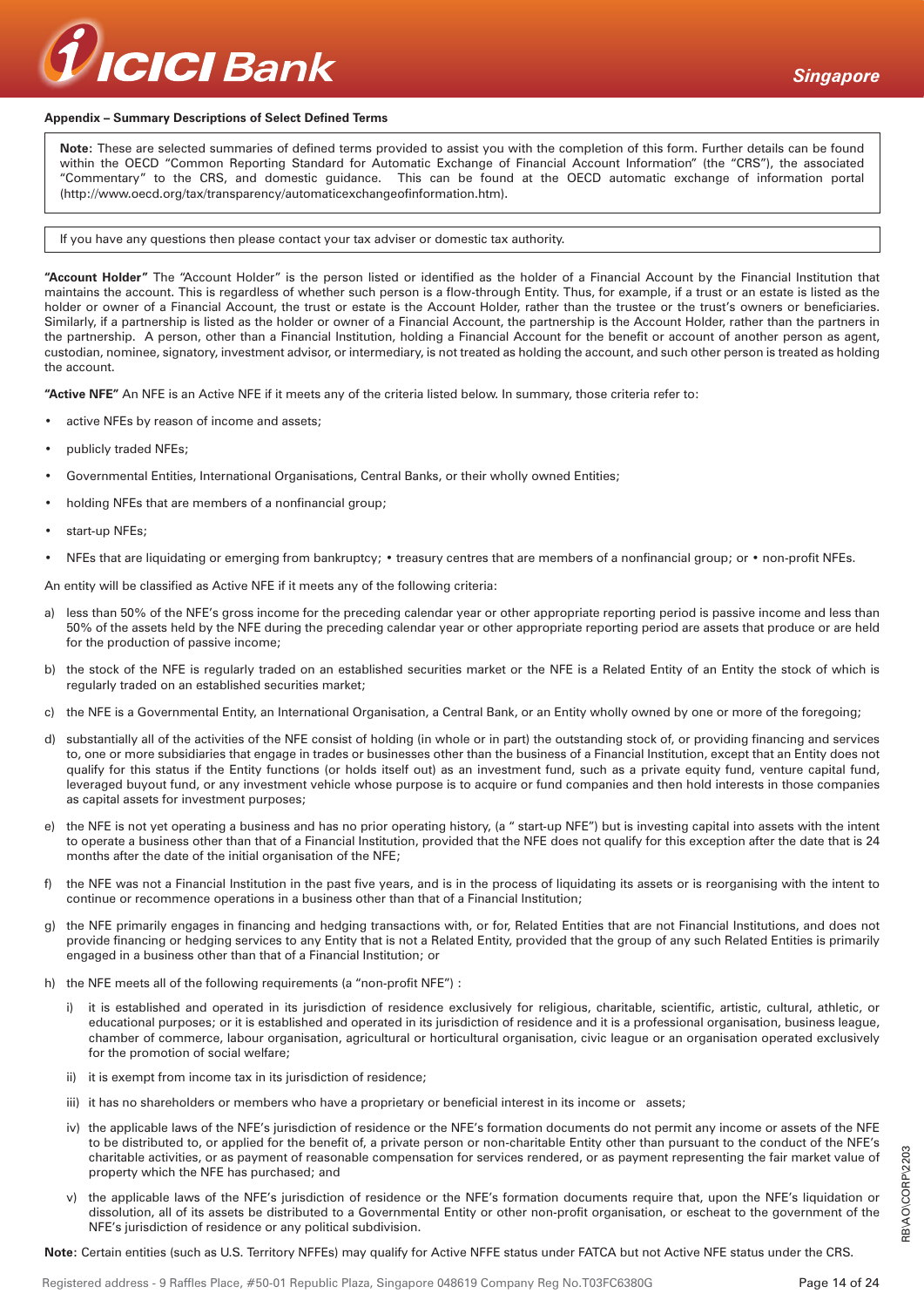

**"Control"** "Control" over an Entity is generally exercised by the natural person(s) who ultimately has a controlling ownership interest (typically on the basis of a certain percentage (e.g. 25%)) in the Entity. Where no natural person(s) exercises control through ownership interests, the Controlling Person(s) of the Entity will be the natural person(s) who exercises control of the Entity through other means. Where no natural person(s) is/are identified as exercising control of the Entity through ownership interests, then under the CRS the Reportable Person is deemed to be the natural person who hold the position of senior managing official.

**"Controlling Person(s)"** "Controlling Persons" are the natural person(s) who exercise control over an entity. Where that entity is treated as a Passive Non-Financial Entity ("Passive NFE") then a Financial Institution is required to determine whether or not these Controlling Persons are Reportable Persons. This definition corresponds to the term "beneficial owner" described in Recommendation 10 and the Interpretative Note on Recommendation 10 of the Financial Action Task Force Recommendations (as adopted in February 2012).

In the case of a trust, the Controlling Person(s) are the settlor(s), the trustee(s), the protector(s) (if any), the beneficiary(ies) or class(es) of beneficiaries, or any other natural person(s) exercising ultimate effective control over the trust (including through a chain of control or ownership). Under the CRS the settlor(s), the trustee(s), the protector(s) (if any), and the beneficiary(ies) or class(es) of beneficiaries, are always treated as Controlling Persons of a trust, regardless of whether or not any of them exercises control over the activities of the trust.

Where the settlor(s) of a trust is an Entity then the CRS requires Financial Institutions to also identify the Controlling Persons of the settlor(s) and when required report them as Controlling Persons of the trust.

In the case of a legal arrangement other than a trust, "Controlling Person(s) means persons in equivalent or similar positions.

**"Custodial Institution"** The term "Custodial Institution" means any Entity that holds, as a substantial portion of its business, Financial Assets for the account of others. This is where the Entity's gross income attributable to the holding of Financial Assets and related financial services equals or exceeds 20% of the Entity's gross income during the shorter of: (i) the three-year period that ends on 31 December (or the final day of a non-calendar year accounting period) prior to the year in which the determination is being made; or (ii) the period during which the Entity has been in existence.

**"Depository Institution"** The term "Depository Institution" means any Entity that accepts deposits in the ordinary course of a banking or similar business.

**"FATCA"** FATCA stands for the U.S. provisions commonly known as the Foreign Account Tax Compliance Act, which were enacted into U.S. law as part of the Hiring Incentives to Restore Employment (HIRE) Act on March 18, 2010. FATCA creates a new information reporting and withholding regime for payments made to certain non-U.S. financial institutions and other non-U.S. entities.

**"Entity"** The term "Entity" means a legal person or a legal arrangement, such as a corporation, organisation, partnership, trust or foundation. This term covers any person other than an individual (i.e. a natural person).

**"Financial Institution"** The term "Financial Institution" means a "Custodial Institution", a "Depository Institution", an "Investment Entity", or a "Specified Insurance Company". Please see the relevant domestic guidance and the CRS for further classification definitions that apply to Financial Institutions.

**"Investment Entity"** The term "Investment Entity" includes two types of Entities:

(i) an Entity that primarily conducts as a business one or more of the following activities or operations for or on behalf of a customer:

- Trading in money market instruments (cheques, bills, certificates of deposit, derivatives, etc.); foreign exchange; exchange, interest rate and index instruments; transferable securities; or commodity futures trading;
- Individual and collective portfolio management; or
- Otherwise investing, administering, or managing Financial Assets or money on behalf of other persons.

Such activities or operations do not include rendering non-binding investment advice to a customer.

(ii) "The second type of "Investment Entity" ("Investment Entity managed by another Financial Institution") is any Entity the gross income of which is primarily attributable to investing, reinvesting, or trading in Financial Assets where the Entity is managed by another Entity that is a Depository Institution, a Custodial Institution, a Specified Insurance Company, or the first type of Investment Entity.

**"Investment Entity located in a Non-Participating Jurisdiction and managed by another Financial Institution"** The term "Investment Entity located in a Non-Participating Jurisdiction and managed by another Financial Institution" means any Entity the gross income of which is primarily attributable to investing, reinvesting, or trading in Financial Assets if the Entity is (i) managed by a Financial Institution and (ii) not a Participating Jurisdiction Financial Institution.

**"Investment Entity managed by another Financial Institution"** "An Entity is "managed by" another Entity if the managing Entity performs, either directly or through another service provider on behalf of the managed Entity, any of the activities or operations described in clause (i) above in the definition of 'Investment Entity'.

An Entity only manages another Entity if it has discretionary authority to manage the other Entity's assets (either in whole or part). Where an Entity is managed by a mix of Financial Institutions, NFEs or individuals, the Entity is considered to be managed by another Entity that is a Depository Institution, a Custodial Institution, a Specified Insurance Company, or the first type of Investment Entity, if any of the managing Entities is such another Entity.

**"NFE"** An "NFE" is any Entity that is not a Financial Institution.

**"Non-Reporting Financial Institution"** A Non-Reporting Financial Institution" means any Financial Institution that is:

- a Governmental Entity, International Organisation or Central Bank, other than with respect to a payment that is derived from an obligation held in connection with a commercial financial activity of a type engaged in by a Specified Insurance Company, Custodial Institution, or Depository Institution;
- a Broad Participation Retirement Fund; a Narrow Participation Retirement Fund; a Pension Fund of a Governmental Entity, International Organisation or Central Bank; or a Qualified Credit Card Issuer;
- an Exempt Collective Investment Vehicle; or
- a Trustee-Documented Trust: a trust where the trustee of the trust is a Reporting Financial Institution and reports all information required to be reported with respect to all Reportable Accounts of the trust;
- any other defined in a countries domestic law as a Non-Reporting Financial Institution.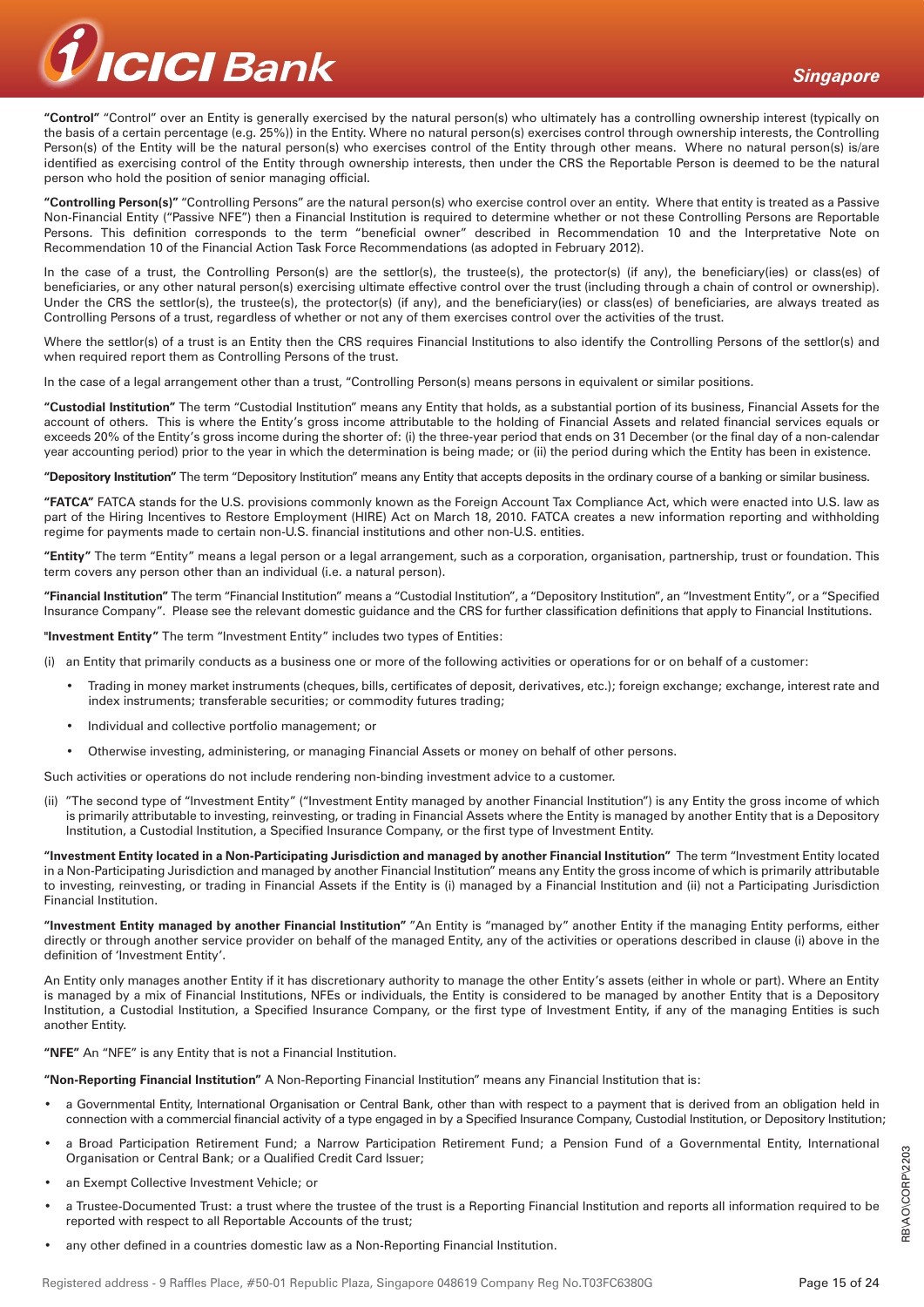

**"Participating Jurisdiction"** A "Participating Jurisdiction" means a jurisdiction with which an agreement is in place pursuant to which it will provide the information required on the automatic exchange of financial account information set out in the Common Reporting Standard and that is identified in a published list.

**"Participating Jurisdiction Financial Institution"** The term "Participating Jurisdiction Financial Institution means (i) any Financial Institution that is tax resident in a Participating Jurisdiction, but excludes any branch of that Financial Institution that is located outside of that jurisdiction, and (ii) any branch of a Financial Institution that is not tax resident in a Participating Jurisdiction, if that branch is located in such Participating Jurisdiction.

**"Passive NFE"** Under the CRS a "Passive NFE" means any NFE that is not an Active NFE. An Investment Entity located in a Non-Participating Jurisdiction and managed by another Financial Institution is also treated as a Passive NFE for purposes of the CRS.

**"Related Entity"** An Entity is a "Related Entity" of another Entity if either Entity controls the other Entity, or the two Entities are under common control. For this purpose control includes direct or indirect ownership of more than 50% of the vote and value in an Entity.

**"Reportable Account"** The term "Reportable Account" means an account held by one or more Reportable Persons or by a Passive NFE with one or more Controlling Persons that is a Reportable Person.

**"Reportable Jurisdiction"** A Reportable Jurisdiction is a jurisdiction with which an obligation to provide financial account information is in place and that is identified in a published list.

**"Reportable Jurisdiction Person"** A Reportable Jurisdiction Person is an Entity that is tax resident in a Reportable Jurisdiction(s) under the tax laws of such jurisdiction(s) - by reference to local laws in the country where the Entity is established, incorporated or managed. An Entity such as a partnership, limited liability partnership or similar legal arrangement that has no residence for tax purposes shall be treated as resident in the jurisdiction in which its place of effective management is situated. As such if an Entity certifies that it has no residence for tax purposes it should complete the form stating the address of its principal office.

Dual resident Entities may rely on the tiebreaker rules contained in tax conventions (if applicable) to determine their residence for tax purposes.

**"Reportable Person"** A "Reportable Person" is defined as a "Reportable Jurisdiction Person", other than:

- a corporation the stock of which is regularly traded on one or more established securities markets;
- any corporation that is a Related Entity of a corporation described in clause (i);
- a Governmental Entity;
- an International Organisation;
- a Central Bank; or
- a Financial Institution (except for an Investment Entity described in Sub Paragraph A(6) b) of the CRS that are not Participating Jurisdiction Financial Institutions. Instead, such Investment Entities are treated as Passive NFE's.)

**"Resident for tax purposes"** Each jurisdiction has its own rules for defining tax residence, and jurisdictions have provided information on how to determine whether an entity is tax resident in the jurisdiction on the OECD automatic exchange of information portal. Generally, an Entity will be resident for tax purposes in a jurisdiction if, under the laws of that jurisdiction (including tax conventions), it pays or should be paying tax therein by reason of his domicile, residence, place of management or incorporation, or any other criterion of a similar nature, and not only from sources in that jurisdiction. Dual resident Entities may rely on the tiebreaker rules contained in tax conventions (if applicable) to solve cases of double residence for determining their residence for tax purposes. An Entity such as a partnership, limited liability partnership or similar legal arrangement that has no residence for tax purposes shall be treated as resident in the jurisdiction in which its place of effective management is situated. For additional information on tax residence, please talk to your tax adviser or see the OECD automatic exchange of information portal.

**"Specified Insurance Company"** The term "Specified Insurance Company" means any Entity that is an insurance company (or the holding company of an insurance company) that issues, or is obligated to make payments with respect to, a Cash Value Insurance Contract or an Annuity Contract.

**"TIN" (including "functional equivalent")** The term "TIN" means Taxpayer Identification Number or a functional equivalent in the absence of a TIN. A TIN is a unique combination of letters or numbers assigned by a jurisdiction to an individual or an Entity and used to identify the individual or Entity for the purposes of administering the tax laws of such jurisdiction. Further details of acceptable TINs can be found at the OECD automatic exchange of information portal.

Some jurisdictions do not issue a TIN. However, these jurisdictions often utilise some other high integrity number with an equivalent level of identification (a "functional equivalent"). Examples of that type of number include, for Entities, a Business/company registration code/number.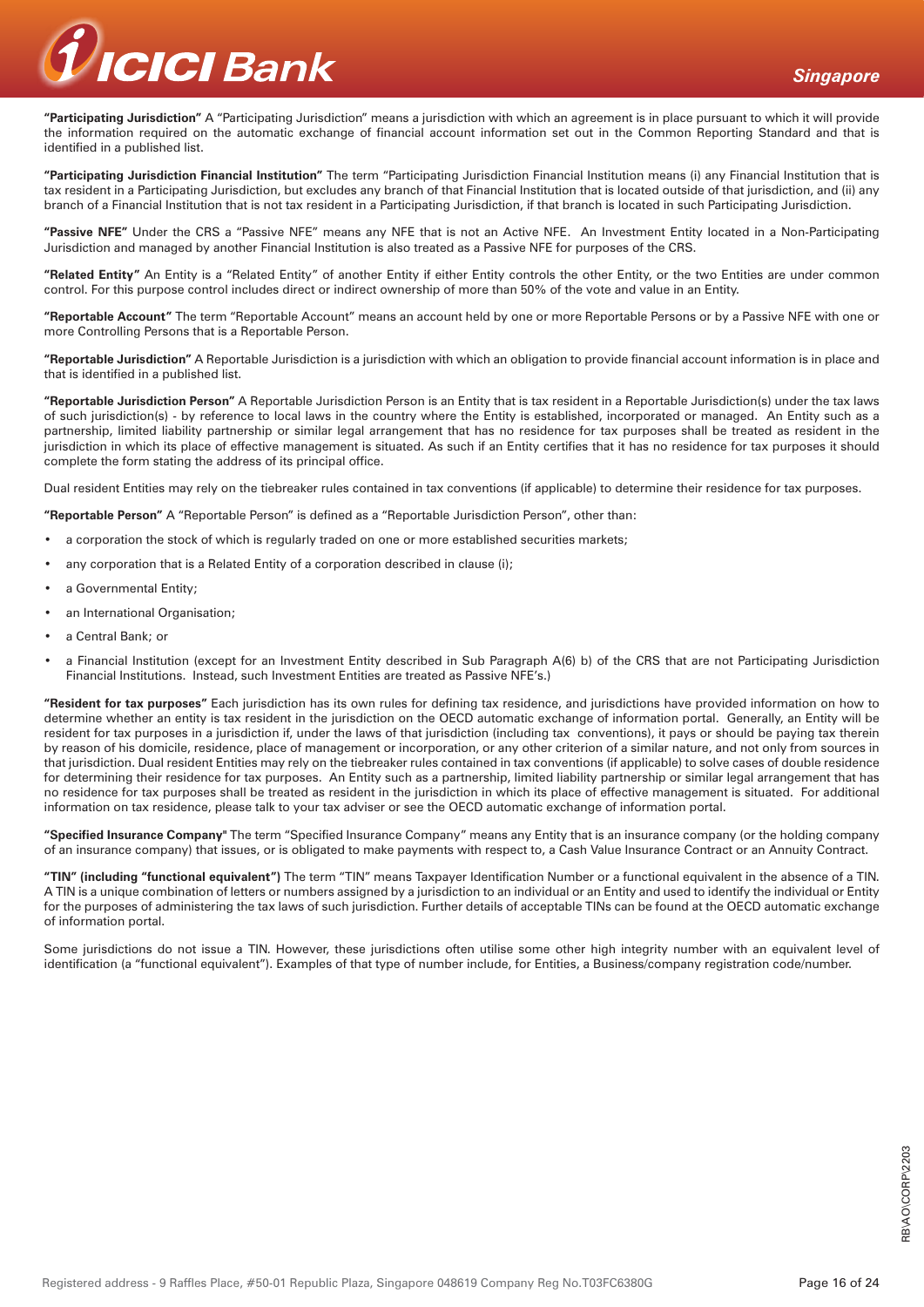

# **Application Form for Corporate Internet Banking Services**

Please note - All fields in this form are mandatory. Mention customer id only if you are an existing customer, otherwise customer id will be generated by the Bank.

| A: Appointment of Customer Users (For particulars of more than 4 users, please provide details as per Annexure -1)                    |  |  |  |  |  |
|---------------------------------------------------------------------------------------------------------------------------------------|--|--|--|--|--|
| <b>Customer User 1</b><br>Mr<br>Ms<br>Mdm<br>Mrs<br>Dr                                                                                |  |  |  |  |  |
| Name as in NRIC /Passport:                                                                                                            |  |  |  |  |  |
| <b>NRIC</b><br><b>FIN</b><br>ID document type:<br>Passport                                                                            |  |  |  |  |  |
| NRIC/FIN/Passport Number                                                                                                              |  |  |  |  |  |
| Email address: Management Control of Temail and Temail and Temail and Temail and Temail and Temail and Temail<br>Mobile phone number: |  |  |  |  |  |
| (With country code e.g + 65 for Singapore)<br><b>Communication Address</b>                                                            |  |  |  |  |  |
| <b>Residential Address</b>                                                                                                            |  |  |  |  |  |
|                                                                                                                                       |  |  |  |  |  |
|                                                                                                                                       |  |  |  |  |  |
| <b>Type of Access</b><br>View<br>Transaction                                                                                          |  |  |  |  |  |
| For transaction Access enable the following<br><b>Fund Transfer</b><br><b>Trade Online</b><br><b>Business Fx</b>                      |  |  |  |  |  |
| Customer User ID:                                                                                                                     |  |  |  |  |  |
|                                                                                                                                       |  |  |  |  |  |
|                                                                                                                                       |  |  |  |  |  |
|                                                                                                                                       |  |  |  |  |  |
|                                                                                                                                       |  |  |  |  |  |
| <b>Customer User 2</b><br>Dr<br>Mr<br>Ms<br>Mdm<br>Mrs                                                                                |  |  |  |  |  |
| Name as in NRIC /Passport:                                                                                                            |  |  |  |  |  |
| <b>FIN</b><br><b>NRIC</b><br>Passport<br>ID document type:                                                                            |  |  |  |  |  |
| NRIC/FIN/Passport Number                                                                                                              |  |  |  |  |  |
| Mobile phone number:                                                                                                                  |  |  |  |  |  |
| (With country code e.g + 65 for Singapore)<br><b>Communication Address</b><br><b>Residential Address</b>                              |  |  |  |  |  |
|                                                                                                                                       |  |  |  |  |  |
|                                                                                                                                       |  |  |  |  |  |
| Designation: <u>____________________________</u>                                                                                      |  |  |  |  |  |
| View<br><b>Type of Access</b><br>Transaction                                                                                          |  |  |  |  |  |
| <b>Fund Transfer</b><br><b>Trade Online</b><br>For transaction Access enable the following<br><b>Business Fx</b>                      |  |  |  |  |  |
| Customer User ID:                                                                                                                     |  |  |  |  |  |
|                                                                                                                                       |  |  |  |  |  |
|                                                                                                                                       |  |  |  |  |  |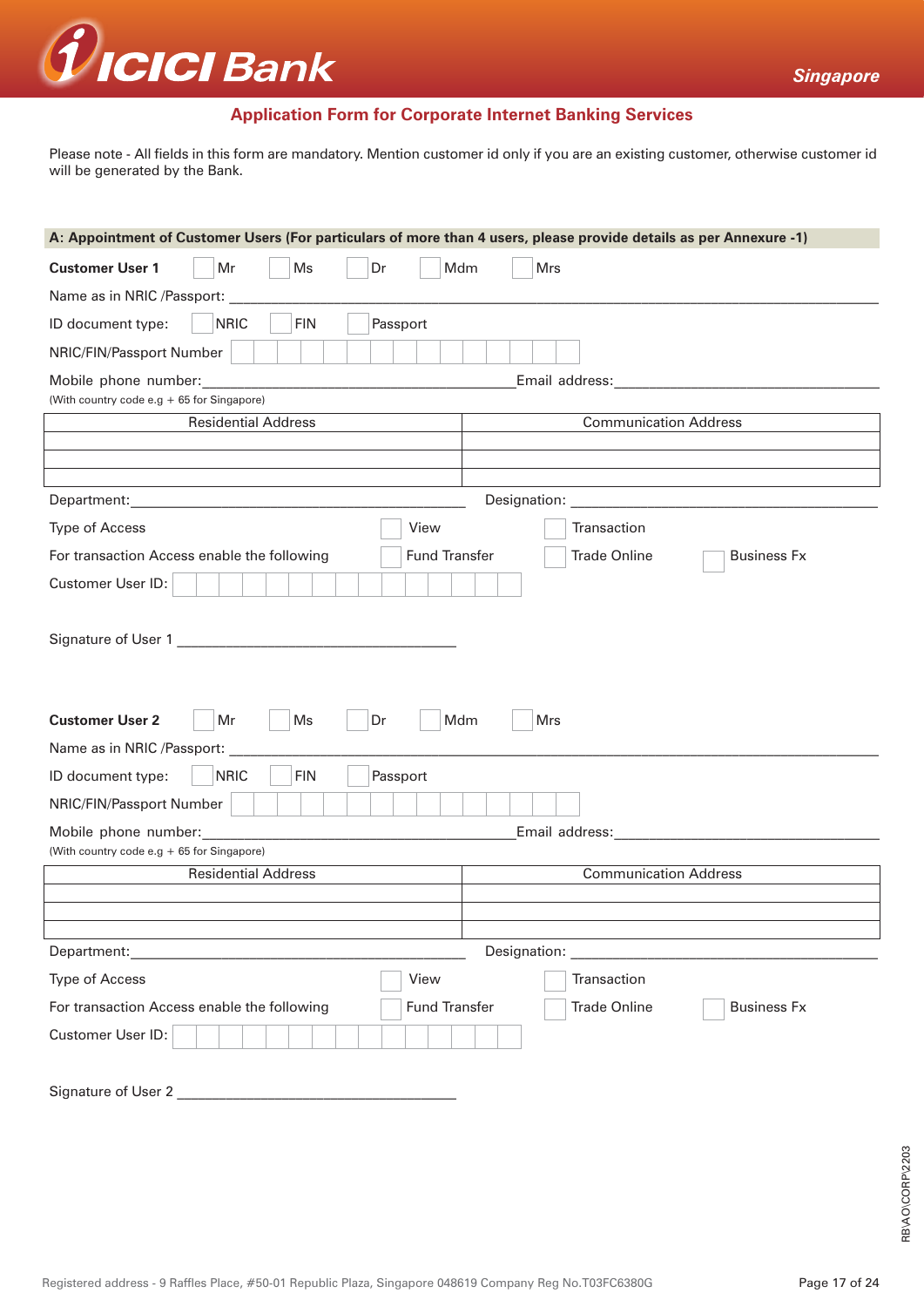

# **Application Form for Corporate Internet Banking Services**

| <b>Customer User 3</b><br>Mdm<br>Ms<br>Mrs<br>Mr<br>Dr              |                                                                                                                                                                                                                               |  |  |  |  |
|---------------------------------------------------------------------|-------------------------------------------------------------------------------------------------------------------------------------------------------------------------------------------------------------------------------|--|--|--|--|
| Name as in NRIC /Passport:                                          |                                                                                                                                                                                                                               |  |  |  |  |
| <b>NRIC</b><br>Passport<br>ID document type:<br><b>FIN</b>          |                                                                                                                                                                                                                               |  |  |  |  |
| NRIC/FIN/Passport Number                                            |                                                                                                                                                                                                                               |  |  |  |  |
| Mobile phone number:                                                | Email address: The control of the control of the control of the control of the control of the control of the control of the control of the control of the control of the control of the control of the control of the control |  |  |  |  |
| (With country code e.g + 65 for Singapore)                          |                                                                                                                                                                                                                               |  |  |  |  |
| <b>Residential Address</b>                                          | <b>Communication Address</b>                                                                                                                                                                                                  |  |  |  |  |
|                                                                     |                                                                                                                                                                                                                               |  |  |  |  |
|                                                                     |                                                                                                                                                                                                                               |  |  |  |  |
| Designation:<br>Department:                                         |                                                                                                                                                                                                                               |  |  |  |  |
| <b>Type of Access</b><br>View                                       | Transaction                                                                                                                                                                                                                   |  |  |  |  |
| <b>Fund Transfer</b><br>For transaction Access enable the following | <b>Trade Online</b><br><b>Business Fx</b>                                                                                                                                                                                     |  |  |  |  |
| Customer User ID:                                                   |                                                                                                                                                                                                                               |  |  |  |  |
| Signature of User 3                                                 |                                                                                                                                                                                                                               |  |  |  |  |

### **B. Mode of Operation** *(to be filled only if any of the User(s) have been given transaction rights, otherwise please strike off)*

Mode of operation:  $\vert$  Singly  $\vert$  Jointly

Below table to be filled only when joint mode of operation is selected

|                                                                                                                        | Name of user | Name of user | Name of user |
|------------------------------------------------------------------------------------------------------------------------|--------------|--------------|--------------|
| Name of User initiating the transaction                                                                                |              |              |              |
| Name of User authorised to approve transactions<br>initiated by the corresponding User mentioned<br>in the same column |              |              |              |

- The work flow rules would be common for all transaction types
- The Approver mentioned should be a registered CIB User
- For any other mode of operation, please check with your relationship manager and kindly provide a separate annexure

#### **C. Transaction Alert:** Pls indicate the mobile number of one of the authorised corporate users for the purpose of receiving transaction alerts

Mobile Number (Pls mention along with country code):

(Please note that if the mobile number provided here does not match with the mobile number provided for any of the authorised CIB users then application will not be processed.)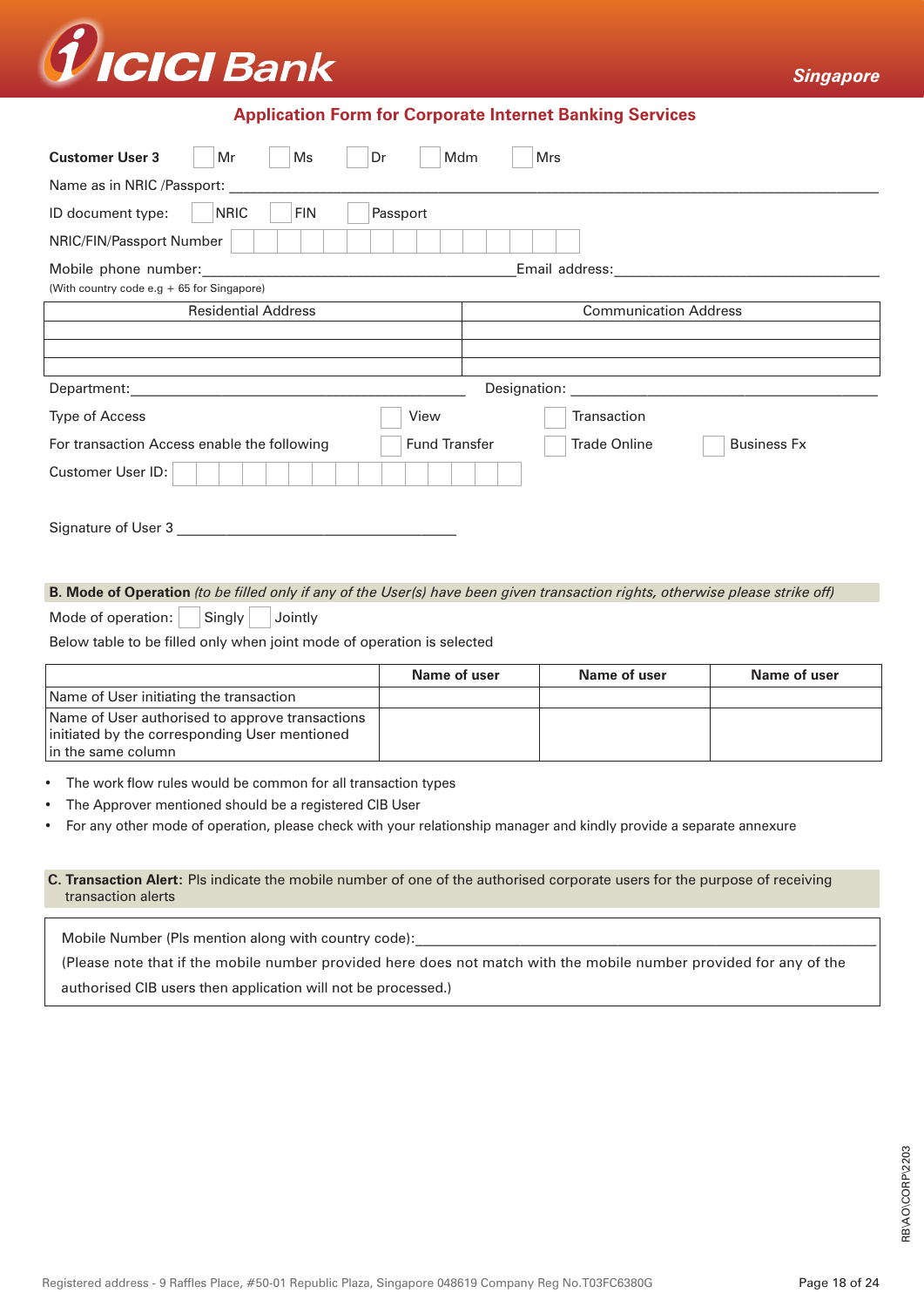

#### **D. Declaration by Applicant**

- 1. By signing this application form, I/we hereby agree, confirm and undertake that I/we:
- Apply for ICICI Bank, Singapore Branch's (the "Bank's) Corporate Internet Banking Service (the "CIB Services").
- Confirm that by signing this application form, I/we hereby authorize the Bank to enable the CIB Services for my/our mentioned Cust ID.
- Affirm, confirm and undertake that I/we have been provided with the copies of the Terms and Conditions for the Corporate Internet Banking Services (the Internet Banking Terms ") and the General Terms and Conditions Governing Accounts and Secured Facilities (the "GTC") ,as made available to me/us and as readily available and updated from time to time on the website of the Bank at www.icicibank.com.sg and further agree, confirm that I/we have read and understood each of the aforementioned terms and conditions and agree to be bound by each of them. I/We will adhere to all of the aforementioned terms and conditions for the usage of the CIB Service as these may be amended and prevailing from time to time.
- Confirm and agree that any existing mandate and/or instructions which I/we may have provided to the Bank will not apply in relation to my/our utilization of the CIB Services.
- Authorize the Bank to issue Password(s)/Device(s)/and PIN(s) to the authorized Customer User(s) where applicable.
- Declare that all the particulars and information given in this application form are correct, true, up-to-date and complete in all respects and I/ We have not withheld any information and the Bank is authorized to communicate and exchange such information with whatever sources and/or persons it may consider appropriate for the purpose of verifying the same.
- Declare, confirm and agree that I/we have had no insolvency proceedings initiated against me/us nor have I/we ever been adjudicated insolvent.
- Agree and undertake to provide any further information that the Bank or its related companies may require.
- Agree and understand that the Bank reserves the right to reject any application without providing any reason whatsoever
- Specifically agree and confirm that the Bank shall be entitled to disclose my/our information in relation to the CIB services in accordance with the relevant clause of the Internet banking terms and conditions and clause 24 (Collection ,Use, Disclosure and Processing of Data of the GTC respectively.
- Authorize the Bank to debit all applicable subscription and Device fees and other related charges as applicable as may be amended from time to time, including any administration and service charges relating to my/our application and/or use of the CIB services from any of the accounts described in section B of this application from.
- 2. Enclosed is a certified true copy of our Company's Board Resolution.
- 3. I/we confirm that the information provided above is true .I/we acknowledge that I/we have received, reviewed and understood the terms and conditions for Business Fx transactions as made available on the website and agreed by me/us together with this form. I/we acknowledge that the charges for each FX transfer not involving a currency conversion may differ from transactions involving a currency conversion. Currency conversion transactions will entail additional currency conversion fee and applicable taxes.
- 4. I/We hereby agree that the information provided by me/ us herein be updated against my/ our previous records maintained with ICICI Bank and I/ we hereby authorise ICICI Bank to rely on this form and update my/ our information.

Authorised Personnel's Signature/ Name & Designation Authorized Personnel's Signature/ Name and Designation Date

Upon receipt of your fully-completed application form for the CIB Services and if the same is accepted, the Bank will mail the Password/Token to you, as applicable. If you have any queries, please check with the Bank's Customer Service Officer/RM.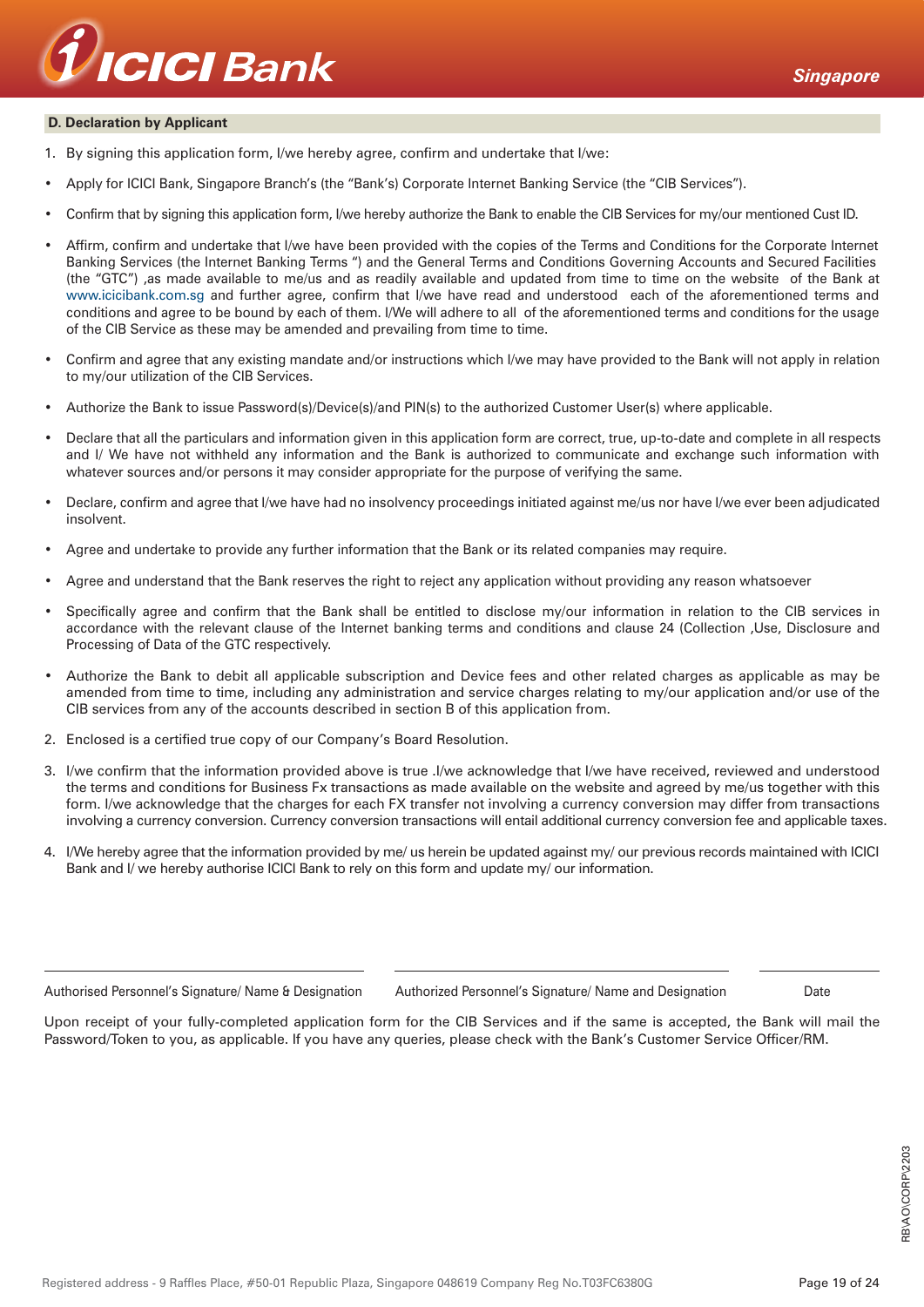

# **Application Form for Corporate Internet Banking Services**

| <b>Annexure 1: Particulars of Additional Customer Users</b>                                                                                                                                                                                           |  |  |  |  |  |
|-------------------------------------------------------------------------------------------------------------------------------------------------------------------------------------------------------------------------------------------------------|--|--|--|--|--|
| Ms<br><b>Customer User 4</b><br>Mr<br>Dr<br>Mdm<br>Mrs                                                                                                                                                                                                |  |  |  |  |  |
| Name as in NRIC /Passport:                                                                                                                                                                                                                            |  |  |  |  |  |
| <b>NRIC</b><br>ID document type:<br><b>FIN</b><br>Passport                                                                                                                                                                                            |  |  |  |  |  |
| NRIC/FIN/Passport Number                                                                                                                                                                                                                              |  |  |  |  |  |
| Mobile phone number:                                                                                                                                                                                                                                  |  |  |  |  |  |
| (With country code e.g + 65 for Singapore)                                                                                                                                                                                                            |  |  |  |  |  |
| <b>Residential Address</b><br><b>Communication Address</b>                                                                                                                                                                                            |  |  |  |  |  |
|                                                                                                                                                                                                                                                       |  |  |  |  |  |
|                                                                                                                                                                                                                                                       |  |  |  |  |  |
| Department:<br><u> 1989 - Johann Harry Harry Harry Harry Harry Harry Harry Harry Harry Harry Harry Harry Harry Harry Harry Harry</u>                                                                                                                  |  |  |  |  |  |
| <b>Type of Access</b><br>View<br>Transaction                                                                                                                                                                                                          |  |  |  |  |  |
| For transaction Access enable the following<br><b>Fund Transfer</b><br><b>Trade Online</b><br><b>Business Fx</b>                                                                                                                                      |  |  |  |  |  |
| Customer User ID:                                                                                                                                                                                                                                     |  |  |  |  |  |
|                                                                                                                                                                                                                                                       |  |  |  |  |  |
| <b>Customer User 5</b><br>Ms<br>Mdm<br>Mrs<br>Mr<br>Dr                                                                                                                                                                                                |  |  |  |  |  |
| Name as in NRIC /Passport:                                                                                                                                                                                                                            |  |  |  |  |  |
| <b>NRIC</b><br><b>FIN</b><br>ID document type:<br>Passport                                                                                                                                                                                            |  |  |  |  |  |
| NRIC/FIN/Passport Number                                                                                                                                                                                                                              |  |  |  |  |  |
| Email address: the control of the control of the control of the control of the control of the control of the control of the control of the control of the control of the control of the control of the control of the control<br>Mobile phone number: |  |  |  |  |  |
| (With country code e.g + 65 for Singapore)                                                                                                                                                                                                            |  |  |  |  |  |
| <b>Residential Address</b><br><b>Communication Address</b>                                                                                                                                                                                            |  |  |  |  |  |
|                                                                                                                                                                                                                                                       |  |  |  |  |  |
|                                                                                                                                                                                                                                                       |  |  |  |  |  |
| Designation:<br>Department:                                                                                                                                                                                                                           |  |  |  |  |  |
| Transaction<br><b>Type of Access</b><br>View                                                                                                                                                                                                          |  |  |  |  |  |
| <b>Fund Transfer</b><br>For transaction Access enable the following<br><b>Trade Online</b><br><b>Business Fx</b>                                                                                                                                      |  |  |  |  |  |
| Customer User ID:                                                                                                                                                                                                                                     |  |  |  |  |  |
| Signature of User 5                                                                                                                                                                                                                                   |  |  |  |  |  |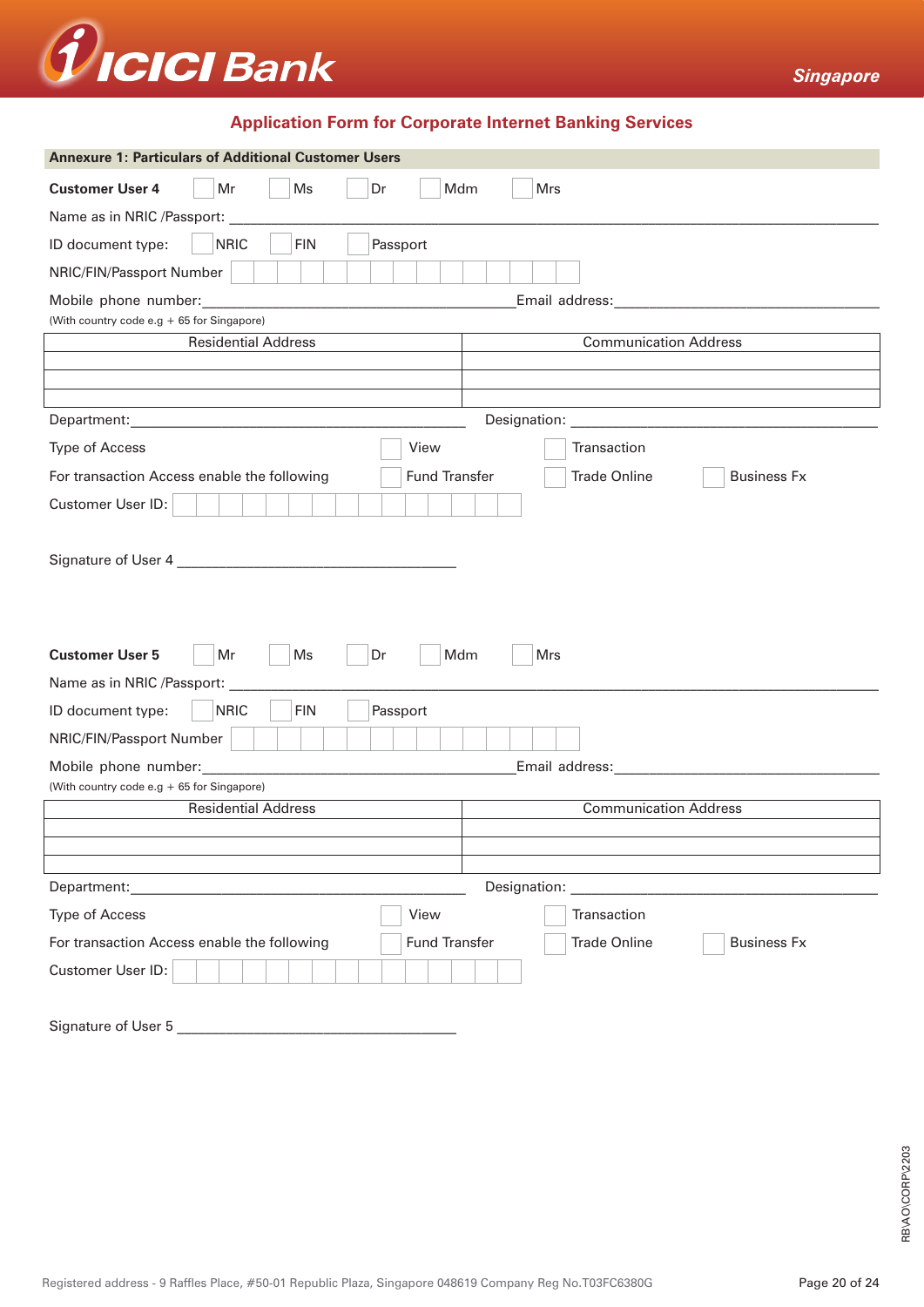

#### **Personal Data Notice & Consent**

I/ We ("Customer") hereby authorise, agree, consent and allow ICICI BANK LIMITED, Singapore Branch (the "Bank"), and ICICI Bank Limited, India and/ or any of its affiliates, branches or subsidiaries (collectively referred to as "ICICI Entities"), and their employees, agents, and third party service providers to collect, use, disclose, process and/ or market to my/ our personal data in relation my/ our use or availing of or access to any of the accounts of the Bank ("Accounts") and related services/facilities, in accordance with provisions specified in Clause 24 (Collection, Use, Disclosure and Processing of Data) and Clause 24a (Marketing and Promotional Information and Materials)of the general Terms and Conditions Governing Account(s) and Facilities (the "GTC" or "Terms and Conditions") in relation to the account(s), services and / or facilities availed by me/ us from the Bank of ICICI Bank respectively.

#### **INDEMNITY RELATING TO INSTRUCTIONS GIVEN BY FAX, TELEPHONE AND OTHER FORMS OF ELECTRONIC COMMUNICATIONS**

Notwithstanding anything to the contrary contained in any other document/agreement, I/We, the undersigned (as duly authorised signatories), hereby request, agree, consent and authorise ICICI BANK LIMITED SINGAPORE BRANCH (the "Bank" or "you" or "your"), to act and rely on any instructions or communications for any purpose (including but not limited to the instructions/communications pertaining to the operation of all my/ our accounts or to any other services/ facilities or services that may be provided by you to me/ us from time to time) which may from time to time) whether they be or purport to be given by telephone, facsimile, untested telexes and faxes, telegraph, cable or any other form of electronic communication by us (including such instructions/ communications as may be or purported to be given by those authorised to operate my/ our account(s) with the Bank) ("Instructions").

We understand and acknowledge that there are risks involved in sending the Instructions to you via telephone, facsimile, untested telexes and faxes, telegraph, cable or any other form of electronic communication and hereby agree that all risks shall be fully borne by me/ us and we assume full responsibility for the same, and the Bank will not be liable for any losses or damages or costs or expenses arising upon your acting, or your failure to act, wholly or in part in accordance with such Instructions.

In consideration of you agreeing, subject to the terms and conditions hereunder, to act upon the Instructions as aforesaid, I/ we hereby irrevocably agree and undertake:

- a. that you shall be entitled to act or refuse to act as you see fit, without incurring any liability whatsoever to us or to any other person, upon any Instructions for any purpose which may from time to time be or be purported to be given by telephone, facsimile, untested telexes and faxes, telegraph, cable or any other form of electronic communication by us (including such Instructions as may be or be purported to be given by those authorised to operate my/ our account(s) with the Bank), even if such Instructions or communications are not followed up by written confirmation to you;
- b. that you are not required to verify the identity of the person giving Instructions or make any independent investigation of the authority given to such person, or to verify the genuineness of any signature(s) which in your opinion appears to be that of any person authorised by me/ us to operate my/ our account(s) with you;
- c. not to make any claim against you by reason of or on account of you having so acted or you having acted wrongly or mistakenly or of your failure to act wholly or in part in accordance with the Instructions;
- d. that you shall be entitled (but not obliged) to keep records of our Instructions given or made by telephone, facsimile, untested telexes faxes, telegraph, cable or any other form of electronic communication in such form, physical or electronic, as you may deem fit, and your records shall be conclusive and binding on us. You shall be entitled to dispose of or destroy any such records at any time as determined by you in accordance with your standard procedures and policies;
- e. that you shall be entitled to require any Instruction in any form to be authenticated by use of any password, identification code or test as may be specified by you from time to time and we shall ensure the secrecy and security of such password, code or test and we shall be solely responsible for any improper use of the same;
- f. that, notwithstanding the above, you may, under circumstances determined by you in your discretion, require from us confirmation of any Instructions in such form as you may specify before acting on the same; and
- g. We shall indemnify you and keep you indemnified from and against all claims, either by us or any other, actions, demands, liabilities, costs, charges, damages, losses, expenses and consequences of whatever nature (including legal fees on a full indemnity basis) which may be brought or preferred against you or that you may suffer, incur or sustain by reason of or on account of your having so acted whether wrongly or mistakenly or not, or of you failing to act wholly or in part in accordance with the Instructions and terms of this letter.
- h. that this letter shall be governed and construed in accordance with the laws of Singapore and we hereby irrevocably submit to the non-exclusive jurisdiction of the courts of Singapore in the event of any dispute hereunder.

#### **TERMS AND CONDITIONS**

We, as the customer, hereby agree and confirm that we have received and read a copy of ICICI Bank Limited, Singapore Branch's (the "Bank") General Terms and Conditions Governing Account(s) and Facilities in relation to the account(s), services and / or facilities availed by me/ us from the Bank (the "GTC" or "Terms (the "GTC" or "Terms and Conditions"). We hereby agree, undertake and confirm to be bound by the aforesaid Terms and Conditions, as may be amended from time to time, for the account(s), services and/ or facilities which we are now being opened and pursuant to our establishing our relationship with the Bank. In the event of any inconsistency between the provisions of this form and the Terms and Conditions, the provisions of this form shall prevail.

We understand that the our relationship and account(s) with the Bank will be opened and maintained on the basis of this statement/declaration made by us.

We further declare, confirm, and agree:

a) that all the particulars and information given in this application form are true, correct, complete and upto date in all respects and I/ we have not withheld any information;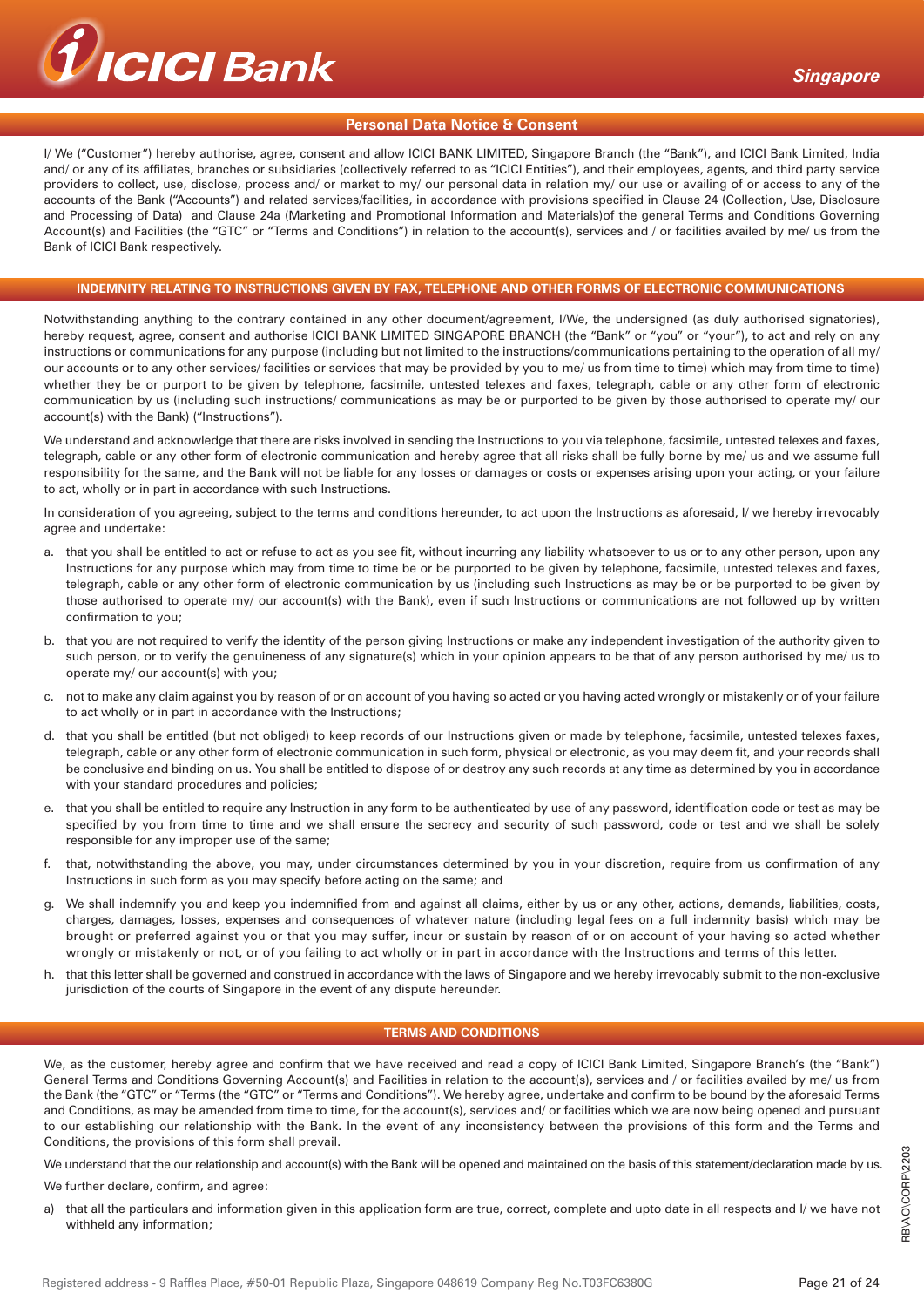

b) that no petition, proceeding, suit or the like has been presented for our winding up or liquidation or analogous proceedings nor have our creditors entered into any such arrangement;

c) that we have not at any time defaulted under any loan taken by us from any other person. We further agree and confirm that any false/misleading information given by us, or suppression of any material fact hereunder will render our account liable for termination and further action.

We also hereby agree to indemnify the Bank and its successors or assigns, if any representation or declaration or statements made hereunder by us is incorrect, false or misleading in any of its particulars. We will deliver the full amount specified in this contract on the delivery date or within the period agreed with the Bank and the Bank may, at its discretion, set-off any undelivered balance for our account(s) at the rate applicable at the time of such set-off. In the event that we are unable to meet the engagement arising out of any other exchange contract or fail to supply or maintain applicable margin, if any, as required by the Bank, or suspend payment or become bankrupt or commit any act of bankruptcy or the Bank decides in its absolute discretion (where permitted, after consultation with us) that due to adverse movements in exchange rates we are unlikely to fulfil our obligations hereinabove, the Bank reserves the right to close out this contract by buying in for our account notwithstanding that the last day of settlement may not have arrived and any difference arising thereon shall be payable by us forthwith. This contract is not assignable without the Bank's prior written consent. The Bank shall be entitled to set-off or apply any monies due to us arising out of any dealings with us in the reduction or full satisfaction of any liability whether present or future of us to the Bank, notwithstanding that the monies due to us and our liability may not be of the same currency. In case of availing the service of submitting the instruction through fax, we shall provide a prior written fax indemnity in original and we shall also ensure that original of fax is received by the branch within three (3) working days of each fax instruction. These conditions are in addition to the provisions of the Terms and Conditions and may only be varied in writing and signed by mutual agreement of both parties.

We understand that the following conditions would additionally apply to the Call Deposit/Current Account: The Current Account/Call Deposit account shall at all times be maintained by us with credit balance and no overdraft facility will be available in connection with the same. There would be no interest paid on credit balances in the current account. The Current Account/Call Deposit account can only be opened in such currency and with such minimum average balance as the Bank may stipulate from time to time. The Current Account/Call Deposit account and amounts lying to the credit therein are non-transferable and no right, title or interest therein or any part thereof can be transferred or secured by us to or in favour of any person without the prior written consent of the Bank. Interest is calculated on the credit balance(s) maintained in the Call Deposit account at the end of each day at the rate as may be determined by the Bank from time to time in accordance with its standard procedures and policies. Interest so calculated shall be credited to the Call Deposit on a monthly basis within three (3) business days after the end of each calendar month. The Bank reserves the right to impose service charges on accounts and the services in connection therewith as may be determined by the Bank in accordance with its standard procedures and policies, including without limitation any charges which may be permitted or suggested pursuant to the rules of any regulatory body or organization of which the Bank is a member. The charges will be levied at transaction level and shall be grossed up for applicable tax or statutory levy, if any. For the avoidance of doubt, the balances lying to the credit of our Current Account/Call Deposit account shall also be subject to the provisions of Section I, Clause 8 (Banker's Lien and Right of Set Off) of the Terms and Conditions. Minimum average balance term deposit for Current Account/Call Deposit shall be allowed to be broken, withdrawn or utilised only after closure of Current Account/Call Deposit account. The Bank will not be responsible for not acting on incomplete Current Account/Call Deposit instructions. An instruction will not be considered complete unless it has clearly specified currency and amount, beneficiary details, beneficiary bank details and beneficiary's bank correspondent bank details (including address, SWIFT code etc.) etc.

#### **I. Deposit Insurance Scheme**

 Singapore dollar deposits of non-bank depositors are insured by the Singapore Deposit Insurance Corporation, for up to S\$75,000 in aggregate per depositor per Scheme member by law. Foreign currency deposits, dual currency investments, structured deposits and other investment products are not insured. For further information, please visit: www.sdic.org.sg

**II.** You are hereby notified regarding the Order Execution Policy of ICICI Bank Limited, Singapore Branch, available at "https://www.icicibank.com.sg/managed-assets/docs/singapore-order-execution-policy-2022-2-feb.pdf", that requires the branch to take steps on behalf of its customer in order to achieve best execution, either when executing customer orders, or receiving and transmitting orders for execution.

#### **III. Declaration of Non-evasion of tax and pertaining to Sanctions**

To,

ICICI Bank Limited Singapore Branch, 9 Raffles Place, #50-01 Republic Plaza Singapore – 048619 ("ICICI Bank").

 By signing this application form, I/We, in addition to accepting the Terms and Conditions (as defined above), hereby further affirm, agree confirm and undertake that I/We have read, understood and agree to abide and be bound by the Terms and Conditions (GTC) (including but not limited to Clauses 41 (OFAC and other sanctions) and Clause 42 (Non-evasion of tax)) of ICICI Bank, as made available on ICICI Bank's website (www.icicibank.com.sg) and as amended and updated from time to time

# **IV. Declaration relating to Tax Compliance:**

1. I/We confirm that:

- i. I/We are aware of Singapore's commitment to safeguard its financial system from being used to harbour or launder tax evasion monies or proceeds from serious tax offences
- ii. I/We have not committed or been convicted of any serious tax crimes.
- iii. I/We agree to hold harmless, release and agree to indemnify ICICI Bank in the event of non-compliance with or breach of the aforementioned confirmations.
- iv. I/We understand and agree that I/We remain fully responsible for our own tax affairs and ensure that both I/we and my/our accounts maintained with ICICI Bank are in compliance with the tax laws of the relevant jurisdiction within which I/we reside, are domiciled in or are tax residents of;
- I/We acknowledge and agree that I/we remain fully responsible for taking independent advice from a tax expert in the jurisdiction of my tax residence or any other similarly qualified adviser or person, and acknowledge that ICICI Bank shall neither be responsible for nor provide any tax advice to me/us in this regard.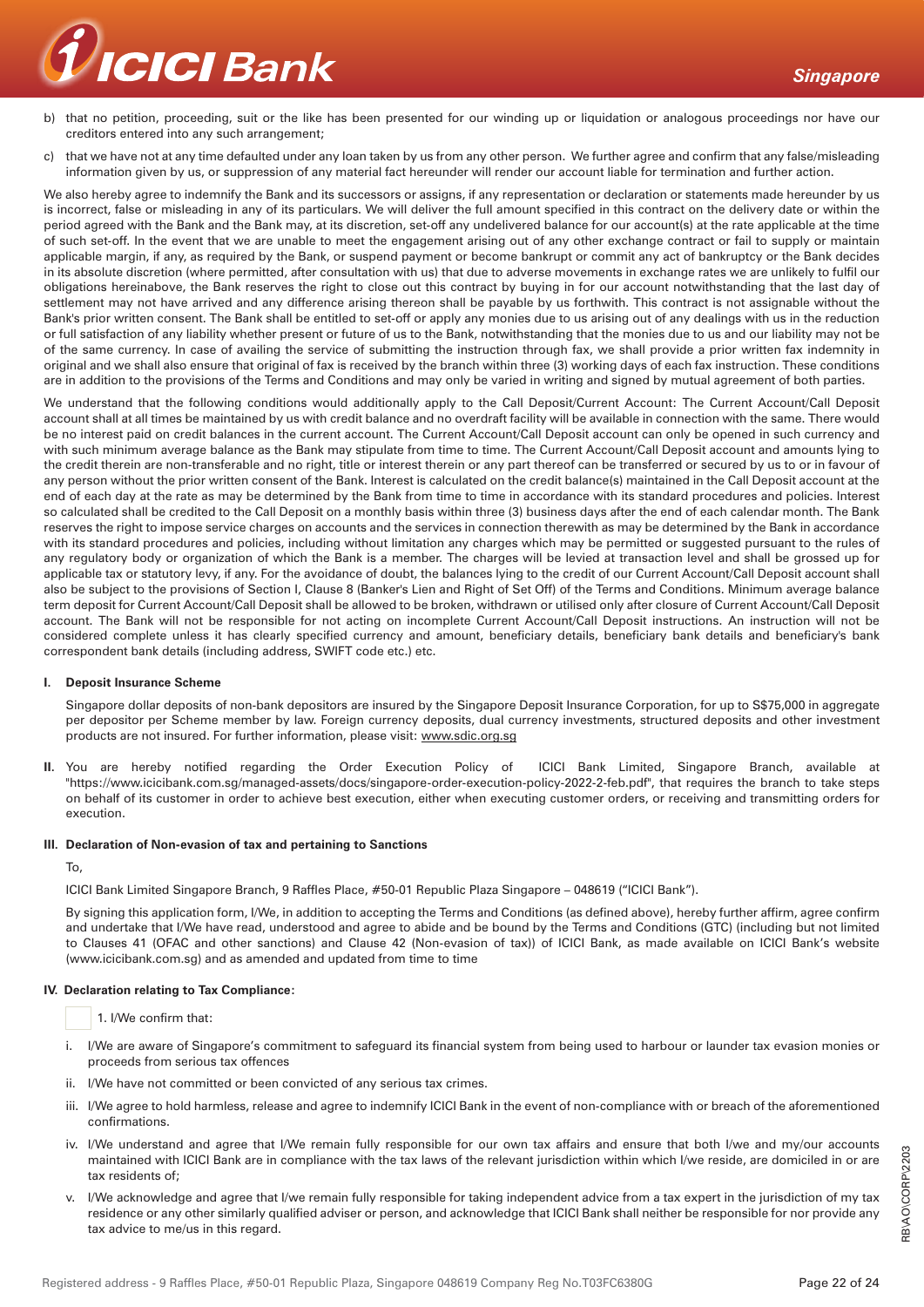

We confirm that we have read, understood and agree to all the declarations, undertakings, confirmations, affirmations and information provided above namely Shareholding Undertaking and Declaration, FATCA Certification, CRS Certification, Personal Data Notice & Consent, Indemnity Relating to Instructions Given by Fax, Telephone and other Forms of Electronic Communications and Terms and Conditions (and the declarations thereunder) and our signature hereunder signifies my consent and agreement to be bound by all of the aforementioned declarations, undertakings, confirmations, affirmations and information.

| For and on behalf of          | (the "Company")               |  |  |
|-------------------------------|-------------------------------|--|--|
| <b>Authorized Signatory 1</b> | <b>Authorized Signatory 2</b> |  |  |
|                               |                               |  |  |
|                               |                               |  |  |
|                               |                               |  |  |
| Signature                     | Signature                     |  |  |
| Name:                         | Name:                         |  |  |
| Designation:                  | Designation:                  |  |  |
| (DDMMYYYY)<br>Date:           | (DDMMYYYY)<br>Date:           |  |  |
| Place:                        | Place:                        |  |  |

\*Please affix stamp/Seal of company/Establishment

#### **FOR OFFICE USE ONLY**

| Checked and Verified by RM/Bank Official                        | To be filled by back - office team. Affix rubber stamp and sign in the box below                                    |                        |  |
|-----------------------------------------------------------------|---------------------------------------------------------------------------------------------------------------------|------------------------|--|
| Sign:                                                           | Document Scrutinizer                                                                                                | <b>Finacle Checker</b> |  |
|                                                                 |                                                                                                                     |                        |  |
| Name:                                                           |                                                                                                                     |                        |  |
| Employee ID:                                                    |                                                                                                                     |                        |  |
| RM Code:                                                        | <b>Finacle Maker</b>                                                                                                | Approver               |  |
| Date:                                                           |                                                                                                                     |                        |  |
| I hereby confirm that the customer has signed<br>in my presence | For currency conversions only (please attach the Fx Online deal ticket print out).<br>Strike out if not applicable. |                        |  |
|                                                                 | Deal Ref. No.:                                                                                                      |                        |  |
|                                                                 | Date:                                                                                                               |                        |  |

|                          | <b>Customer Type (CT)</b> |                    | Please tick the type applicable                         |                                  |                                 |
|--------------------------|---------------------------|--------------------|---------------------------------------------------------|----------------------------------|---------------------------------|
| Constitution<br>Code(CC) | Code                      | <b>Description</b> | Money not kept<br>in client account<br>or trust account | Money kept in<br>client account? | Money kept in<br>trust account? |
|                          |                           |                    |                                                         |                                  |                                 |